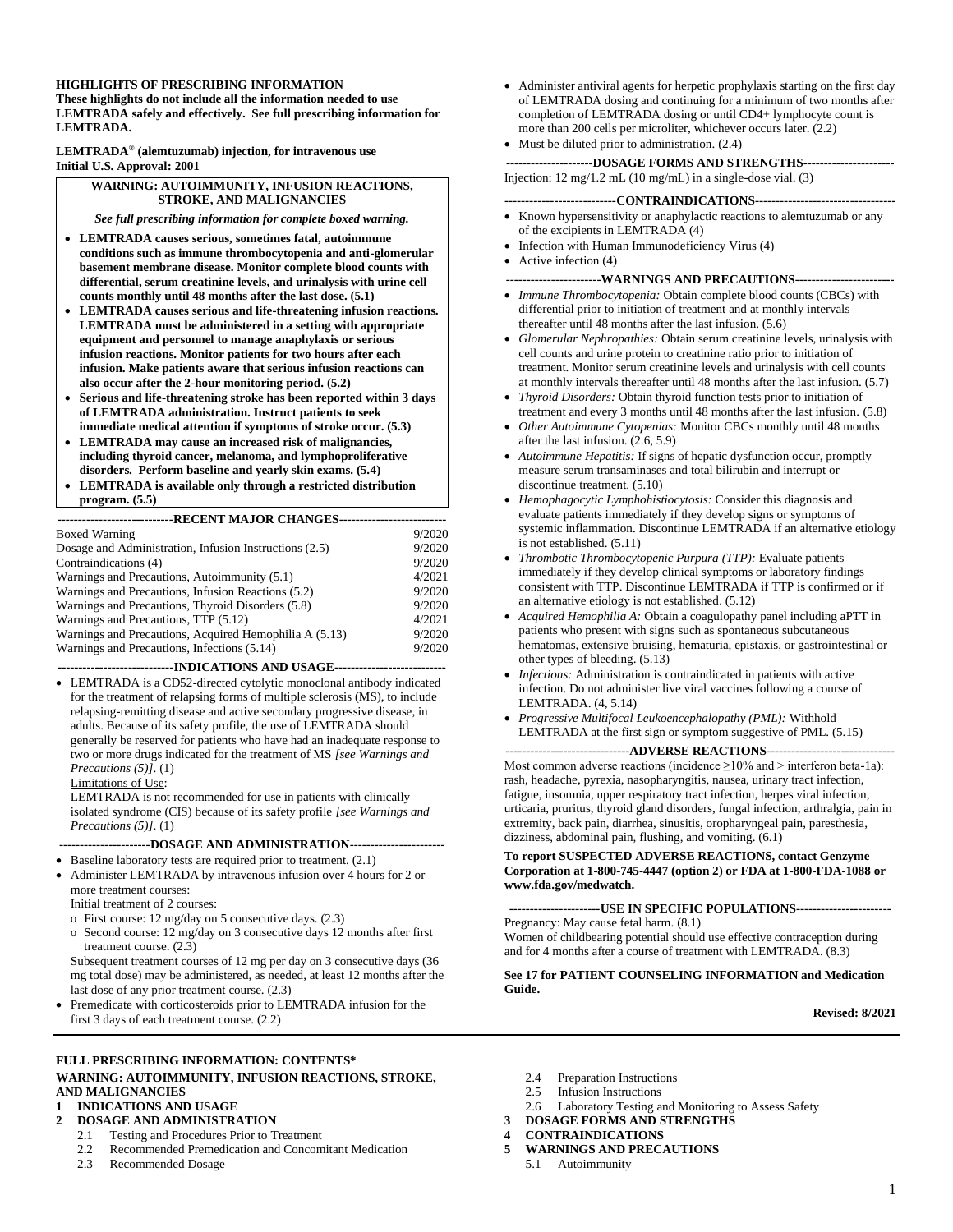- 5.2 Infusion Reactions
- 5.3 Stroke and Cervicocephalic Arterial Dissection
- 
- 5.4 Malignancies<br>5.5 LEMTRADA LEMTRADA REMS Program
- 5.6 Immune Thrombocytopenia
- 5.7 Glomerular Nephropathies Including Anti-glomerular Basement Membrane Disease
- 5.8 Thyroid Disorders
- 5.9 Other Autoimmune Cytopenias
- 5.10 Autoimmune Hepatitis
- 5.11 Hemophagocytic Lymphohistiocytosis
- 5.12 Thrombotic Thrombocytopenic Purpura (TTP)
- 5.13 Acquired Hemophilia A
- 5.14 Infections
- 5.15 Progressive Multifocal Leukoencephalopathy (PML)
- 5.16 Acute Acalculous Cholecystitis
- 5.17 Pneumonitis
- 5.18 Drug Products with Same Active Ingredient

#### **6 ADVERSE REACTIONS**

- 6.1 Clinical Trials Experience
- 6.2 Lymphopenia
- 6.3 Suicidal Behavior or Ideation<br>6.4 Immunogenicity
- Immunogenicity
- 6.5 Postmarketing Experience
- **8 USE IN SPECIFIC POPULATIONS**
	- 8.1 Pregnancy<br>8.2 Lactation
	- Lactation
	- 8.3 Females and Males of Reproductive Potential<br>8.4 Pediatric Use
	- 8.4 Pediatric Use<br>8.5 Geriatric Use
	- Geriatric Use
- **10 OVERDOSAGE**
- **11 DESCRIPTION**

#### **12 CLINICAL PHARMACOLOGY**

- 12.1 Mechanism of Action
- 12.2 Pharmacodynamics
- 12.3 Pharmacokinetics
- **13 NONCLINICAL TOXICOLOGY**
	- 13.1 Carcinogenesis, Mutagenesis, Impairment of Fertility
- **14 CLINICAL STUDIES**
- **16 HOW SUPPLIED/STORAGE AND HANDLING**
	- 16.1 How Supplied
	- 16.2 Storage and Handling

#### **17 PATIENT COUNSELING INFORMATION**

\*Sections or subsections omitted from the full prescribing information are not listed.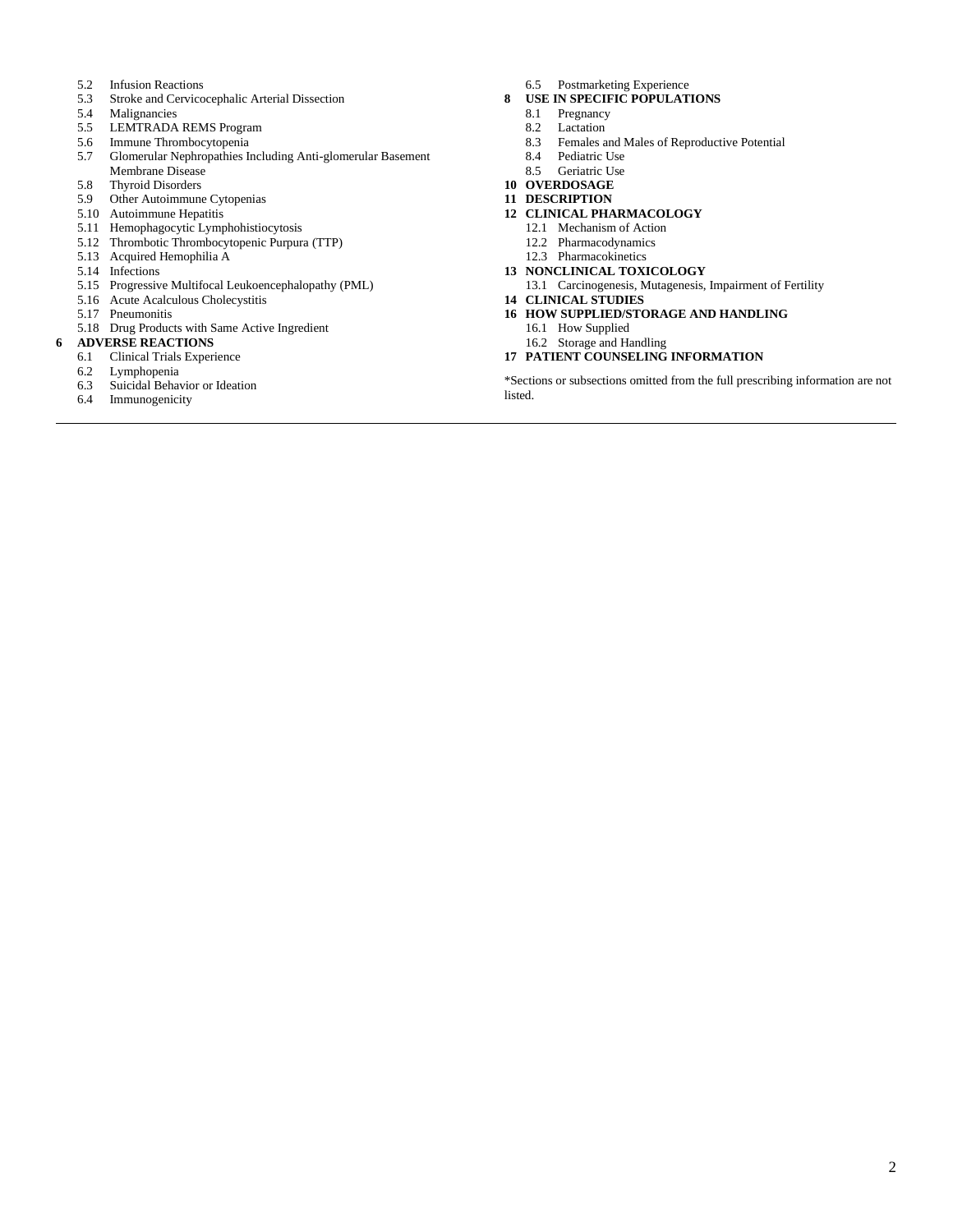#### **FULL PRESCRIBING INFORMATION**

#### **WARNING: AUTOIMMUNITY, INFUSION REACTIONS, STROKE, AND MALIGNANCIES**

- **LEMTRADA causes serious, sometimes fatal, autoimmune conditions such as immune thrombocytopenia and anti-glomerular basement membrane disease. Monitor complete blood counts with differential, serum creatinine levels, and urinalysis with urine cell counts before starting treatment and then at monthly intervals until 48 months after the last dose of LEMTRADA** *[see Warnings and Precautions (5.1)]***.**
- **LEMTRADA causes serious and life-threatening infusion reactions. LEMTRADA must be administered in a setting with appropriate equipment and personnel to manage anaphylaxis or serious infusion reactions. Monitor patients for two hours after each infusion. Make patients aware that serious infusion reactions can also occur after the 2-hour monitoring period** *[see Warnings and Precautions (5.2)]***.**
- **Serious and life-threatening stroke (including ischemic and hemorrhagic stroke) has been reported within 3 days of LEMTRADA administration. Instruct patients to seek immediate medical attention if symptoms of stroke occur** *[see Warnings and Precautions (5.3)]***.**
- **LEMTRADA may cause an increased risk of malignancies, including thyroid cancer, melanoma, and lymphoproliferative disorders. Perform baseline and yearly skin exams** *[see Warnings and Precautions (5.4)]***.**
- **Because of the risk of autoimmunity, infusion reactions, and malignancies, LEMTRADA is available only through restricted distribution under a Risk Evaluation Mitigation Strategy (REMS) Program. Call 1-855-676-6326 to enroll in the LEMTRADA REMS program** *[see Warnings and Precautions (5.5)]***.**

## **1 INDICATIONS AND USAGE**

LEMTRADA is indicated for the treatment of relapsing forms of multiple sclerosis (MS), to include relapsing-remitting disease and active secondary progressive disease, in adults. Because of its safety profile, the use of LEMTRADA should generally be reserved for patients who have had an inadequate response to two or more drugs indicated for the treatment of MS *[see Warnings and Precautions (5)]*.

## Limitations of Use

LEMTRADA is not recommended for use in patients with clinically isolated syndrome (CIS) because of its safety profile *[see Warnings and Precautions (5)]*.

# **2 DOSAGE AND ADMINISTRATION**

## **2.1 Testing and Procedures Prior to Treatment**

Baseline laboratory tests are required prior to treatment with LEMTRADA *[see Dosage and Administration (2.6)]*. In addition, prior to starting treatment with LEMTRADA *[see Warnings and Precautions (5.13)]*: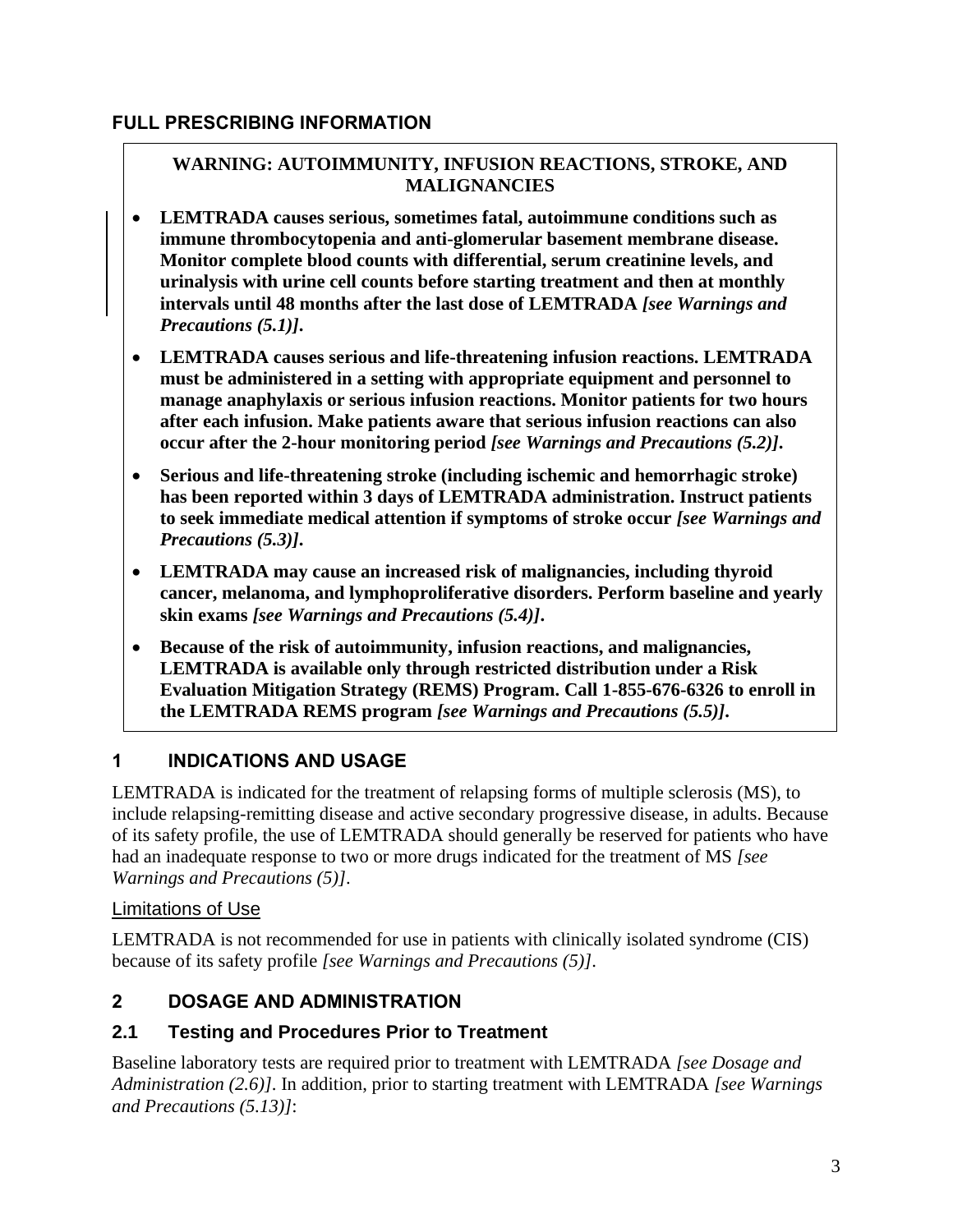- complete any necessary immunizations at least 6 weeks prior to treatment.
- determine whether patients have a history of varicella or have been vaccinated for varicella zoster virus (VZV). If not, test the patient for antibodies to VZV and consider vaccination for those who are antibody-negative. Postpone treatment with LEMTRADA until 6 weeks after VZV vaccination.
- perform tuberculosis screening according to local guidelines.
- instruct patients to avoid potential sources of *Listeria monocytogenes*.

#### **2.2 Recommended Premedication and Concomitant Medication**

#### **Corticosteroids**

Premedicate patients with high dose corticosteroids (1,000 mg methylprednisolone or equivalent) immediately prior to LEMTRADA infusion and for the first 3 days of each treatment course *[see Warnings and Precautions (5.2)]*.

#### **Herpes Prophylaxis**

Administer antiviral prophylaxis for herpetic viral infections starting on the first day of each treatment course and continue for a minimum of two months following treatment with LEMTRADA or until the CD4+ lymphocyte count is at least 200 cells per microliter, whichever occurs later *[see Warnings and Precautions (5.13)]*.

#### **2.3 Recommended Dosage**

- The recommended dosage of LEMTRADA is 12 mg/day administered by intravenous infusion for 2 treatment courses: First Treatment Course: 12 mg/day on 5 consecutive days (60 mg total dose).
- Second Treatment Course: 12 mg/day on 3 consecutive days (36 mg total dose) administered 12 months after the first treatment course.

Following the second treatment course, subsequent treatment courses of 12 mg per day on 3 consecutive days (36 mg total dose) may be administered, as needed, at least 12 months after the last dose of any prior treatment courses.

#### **2.4 Preparation Instructions**

Follow the steps below to prepare the diluted solution of LEMTRADA for intravenous infusion:

- Inspect LEMTRADA visually for particulate matter and discoloration prior to administration. Do not use if particulate matter is present or the solution is discolored. Do not freeze or shake vials prior to use.
- Withdraw 1.2 mL of LEMTRADA from the vial into a syringe using aseptic technique and inject into a 100 mL bag of sterile 0.9% Sodium Chloride, USP or 5% Dextrose in Water, USP.
- Gently invert the bag to mix the solution. Ensure the sterility of the prepared solution because it contains no antimicrobial preservatives. Each vial is for single use only.

Prior to administration, protect diluted LEMTRADA solution from light and store for as long as 8 hours either at room temperature 15°C to 25°C (59°F to 77°F) or keep refrigerated at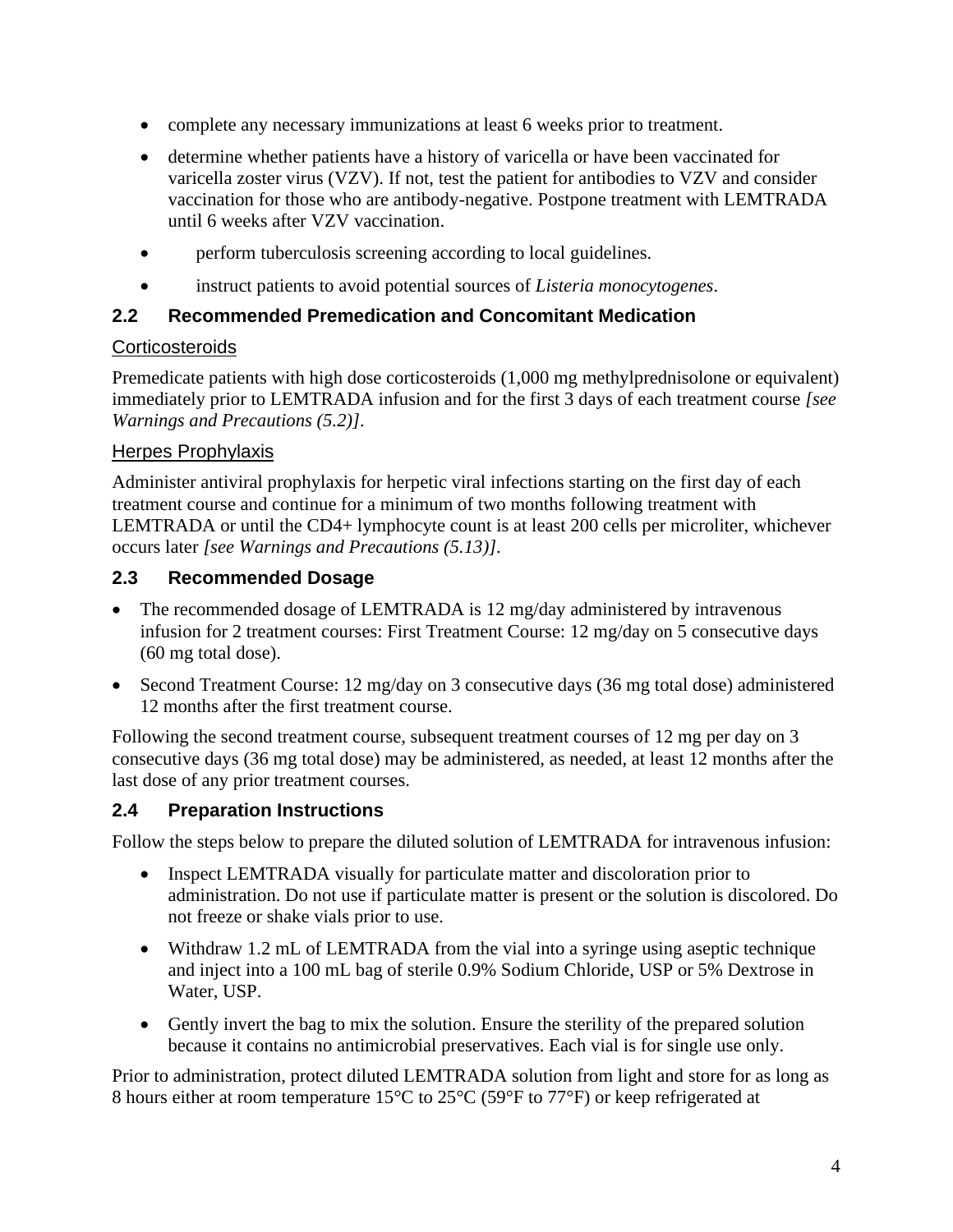conditions  $2^{\circ}$ C to  $8^{\circ}$ C (36 $^{\circ}$ F to 46 $^{\circ}$ F).

## **2.5 Infusion Instructions**

Infuse LEMTRADA over 4 hours starting within 8 hours after dilution. Extend the duration of the infusion if clinically indicated.

Administer LEMTRADA in a setting in which equipment and personnel to appropriately manage anaphylaxis, serious infusion reactions, myocardial ischemia, myocardial infarction, and cerebrovascular and respiratory adverse reactions are available *[see Warnings and Precautions (5.2)]*.

Do not add or simultaneously infuse other drug substances through the same intravenous line. Do not administer as an intravenous push or bolus.

Obtain a baseline ECG. Monitor vital signs before the infusion and periodically during the infusion. Provide appropriate symptomatic treatment for infusion reactions as needed. Consider immediate discontinuation of the intravenous infusion if severe infusion reactions occur.

Observe patients for infusion reactions during and for at least 2 hours after each LEMTRADA infusion. Consider longer periods of observation if clinically indicated. Inform patients that they should report symptoms that occur during and after each infusion because they may indicate a need for prompt medical intervention *[see Warnings and Precautions (5.2)]*.

# **2.6 Laboratory Testing and Monitoring to Assess Safety**

Measure the urine protein to creatinine ratio prior to initiation of treatment. Conduct the following laboratory tests at baseline and at periodic intervals until 48 months after the last treatment course of LEMTRADA in order to monitor for early signs of potentially serious adverse effects:

- Complete blood count (CBC) with differential (prior to treatment initiation and at monthly intervals thereafter)
- Serum creatinine levels (prior to treatment initiation and at monthly intervals thereafter)
- Urinalysis with urine cell counts (prior to treatment initiation and at monthly intervals thereafter)
- A test of thyroid function, such as thyroid stimulating hormone (TSH) level (prior to treatment initiation and every 3 months thereafter)
- Serum transaminases (alanine aminotransferase [ALT] and aspartate aminotransferase [AST]) and total bilirubin levels (prior to treatment initiation and periodically thereafter)

Conduct baseline and yearly skin exams to monitor for melanoma *[see Warnings and Precautions (5.4)]*.

# **3 DOSAGE FORMS AND STRENGTHS**

Injection: 12 mg/1.2 mL (10 mg/mL) in a single-dose vial. LEMTRADA is a clear and colorless to slightly yellow solution that requires dilution prior to intravenous infusion.

# **4 CONTRAINDICATIONS**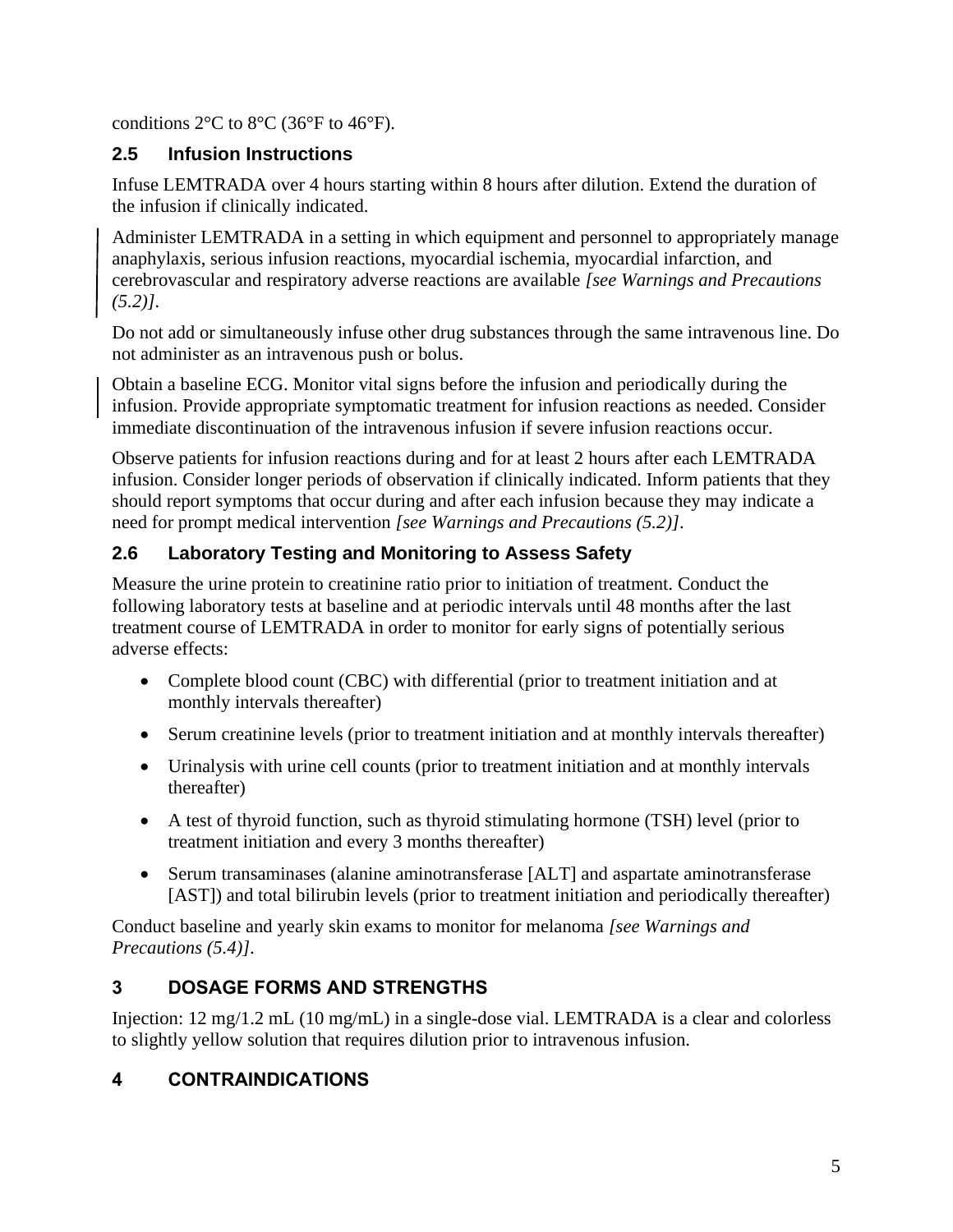LEMTRADA is contraindicated in patients:

- with known hypersensitivity or anaphylactic reactions to alemtuzumab or any of the excipients in LEMTRADA
- who are infected with human immunodeficiency virus (HIV) because LEMTRADA causes prolonged reductions of CD4+ lymphocyte counts
- with active infection

## **5 WARNINGS AND PRECAUTIONS**

## **5.1 Autoimmunity**

Treatment with LEMTRADA can result in the formation of autoantibodies and increase the risk of serious autoimmune mediated conditions, which may be life threatening.

In clinical studies (controlled and open-label extension), LEMTRADA-treated patients experienced thyroid disorders (36.8%), immune thrombocytopenia (2%), and glomerular nephropathies (0.3%) *[see Warnings and Precautions (5.7, 5.8, 5.9)]*. Vitiligo and autoimmune hemolytic anemia occurred in 0.3% of patients. Autoimmune pancytopenia *[see Warnings and Precautions (5.9)]*, undifferentiated connective tissue disorders, and type 1 diabetes each occurred in 0.2% of patients. Rheumatoid arthritis, retinal pigment epitheliopathy, and acquired hemophilia A (anti-Factor VIII antibodies) *[see Warnings and Precautions (5.13)]* occurred in 0.1% of patients. During postmarketing use, cases of vasculitis, autoimmune hepatitis *[see Warnings and Precautions (5.10)]*, Guillain-Barré syndrome *[see Adverse Reactions (6.5)]*, and thrombotic thrombocytopenic purpura *[see Warnings and Precautions (5.12)]* have been reported.

Chronic inflammatory demyelinating polyradiculoneuropathy has been reported in the treatment of patients with B-cell chronic lymphocytic leukemia (B-CLL), as well as other autoimmune disorders, generally at higher and more frequent doses than recommended in MS. An oncology patient treated with alemtuzumab had fatal transfusion-associated graft-versus-host disease.

Autoantibodies may be transferred from the mother to the fetus during pregnancy. A case of transplacental transfer of anti-thyrotropin receptor antibodies resulting in neonatal Graves' disease occurred after alemtuzumab treatment in the mother *[see Use in Specific Populations (8.1)]*.

LEMTRADA may increase the risk of other autoimmune conditions because of the broad range of autoantibody formation with LEMTRADA.

Measure the urine protein to creatinine ratio prior to initiation of treatment. Monitor complete blood counts with differential, serum creatinine levels, and urinalysis with urine cell counts before starting treatment and then at monthly intervals until 48 months after the last dose of LEMTRADA to allow for early detection and treatment of autoimmune adverse reactions *[see Dosage and Administration (2.6)]*. After 48 months, testing should be performed based on clinical findings suggestive of autoimmunity.

LEMTRADA is available only through a restricted program under a REMS *[see Warnings and Precautions (5.5)]*.

## **5.2 Infusion Reactions**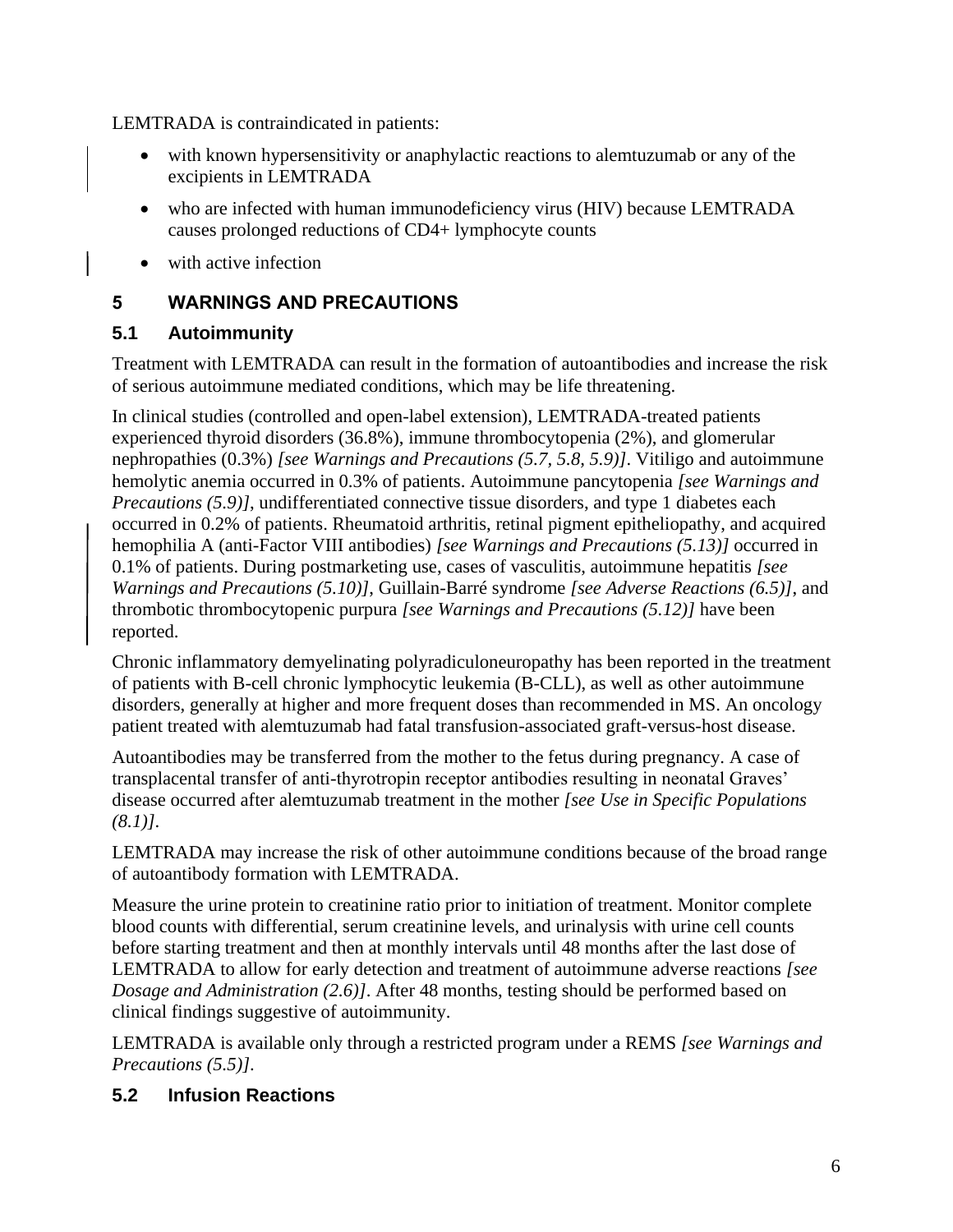LEMTRADA causes cytokine release syndrome resulting in infusion reactions, some of which may be serious and life threatening. In clinical studies, 92% of LEMTRADA-treated patients experienced infusion reactions. In some patients, infusion reactions were reported more than 24 hours after LEMTRADA infusion. Serious reactions occurred in 3% of patients and included anaphylaxis in 2 patients (including anaphylactic shock), angioedema, bronchospasm, hypotension, chest pain, bradycardia, tachycardia (including atrial fibrillation), transient neurologic symptoms, hypertension, headache, pyrexia, and rash. Other infusion reactions included nausea, urticaria, pruritus, insomnia, chills, flushing, fatigue, dyspnea, pulmonary infiltrates, dysgeusia, dyspepsia, dizziness, and pain. In clinical studies, 0.6% of patients with infusion reactions received epinephrine or atropine.

During postmarketing use, cases of pulmonary alveolar hemorrhage, myocardial ischemia, myocardial infarction, stroke (including ischemic and hemorrhagic stroke), and cervicocephalic (e.g., vertebral, carotid) arterial dissection have been reported. Reactions may occur following any of the doses during the treatment course. In the majority of cases, time to onset was within 1 to 3 days of LEMTRADA infusion. Patients should be informed about the signs and symptoms and advised to seek immediate medical attention if any of these symptoms occur. Cases of severe (including fatal) neutropenia have been reported within 2 months of LEMTRADA infusion; some cases resolved with receiving granulocyte-colony stimulating factor treatment. Mild to moderate decreases in platelet counts, starting at the time of alemtuzumab infusion and often resolving without treatment, have been reported. Other serious and sometimes fatal infusion reactions (e.g., hypoxia, syncope, acute respiratory distress syndrome, respiratory arrest, myocardial infarction, acute cardiac insufficiency, cardiac arrest) have been reported in the treatment of patients with B-CLL, as well as other disorders, generally at higher and more frequent doses than recommended in MS.

Premedicate patients with corticosteroids immediately prior to LEMTRADA infusion for the first 3 days of each treatment course. In clinical studies, patients received 1,000 mg of methylprednisolone for the first 3 days of each LEMTRADA treatment course. Consider pretreatment with antihistamines and/or antipyretics prior to LEMTRADA administration. Infusion reactions may occur despite pretreatment.

Consider additional monitoring in patients with medical conditions which predispose them to cardiovascular or pulmonary compromise. Physicians should alert patients that an infusion reaction could occur within 48 hours of infusion.

LEMTRADA can only be administered in certified healthcare settings that have on-site access to equipment and personnel trained to manage infusion reactions (including anaphylaxis, cerebrovascular, cardiac and respiratory emergencies) *[see Dosage and Administration (2.5)]*.

LEMTRADA is available only through a restricted program under a REMS *[see Warnings and Precautions (5.5)]*.

#### **5.3 Stroke and Cervicocephalic Arterial Dissection**

#### **Stroke**

In the postmarketing setting, serious and life-threatening stroke (including ischemic and hemorrhagic stroke) has been reported within 3 days of LEMTRADA administration, with most cases occurring within 1 day.

#### Cervicocephalic Arterial Dissection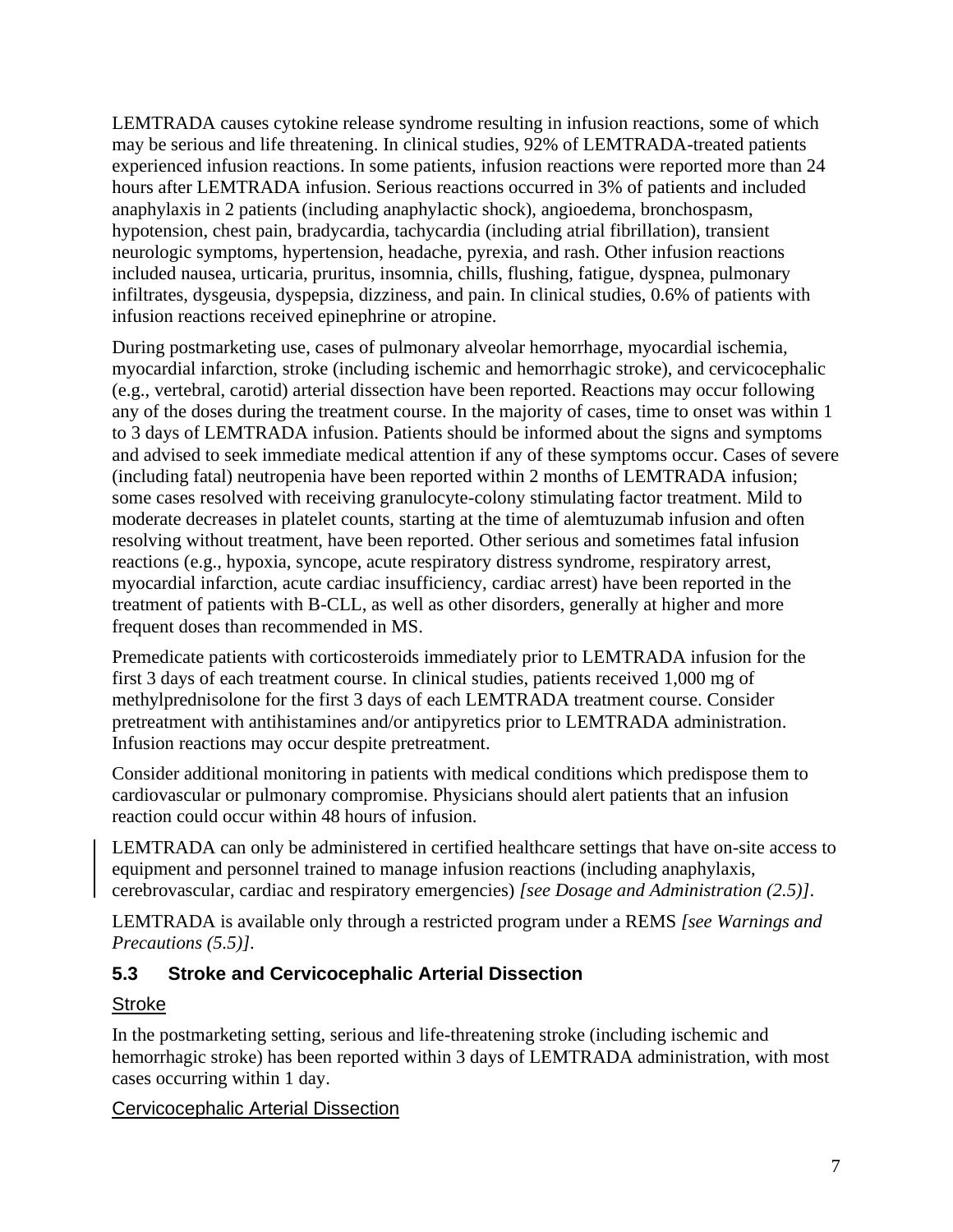In the postmarketing setting, cases of cervicocephalic (e.g., vertebral, carotid) arterial dissection involving multiple arteries have been reported within 3 days of LEMTRADA administration. Ischemic stroke was reported in one of these cases.

Educate patients on the symptoms of stroke and cervicocephalic (e.g., carotid, vertebral) arterial dissection. Instruct patients to seek immediate medical attention if symptoms of stroke or cervicocephalic arterial dissection occur.

# **5.4 Malignancies**

## Thyroid Cancer

LEMTRADA may increase the risk of thyroid cancer. In controlled clinical studies, 3 of 919 (0.3%) LEMTRADA-treated patients developed thyroid cancer, compared to none in the interferon beta-1a–treated group. However, screening for thyroid cancer was performed more frequently in the LEMTRADA-treated group, because of the higher incidence of autoimmune thyroid disorders in those patients. Two additional cases of thyroid cancer in LEMTRADAtreated patients occurred in uncontrolled studies.

Patients and healthcare providers should monitor for symptoms of thyroid cancer including a new lump or swelling in the neck, pain in the front of the neck, persistent hoarseness or other voice changes, trouble swallowing or breathing, or a constant cough not due to an upper respiratory tract infection.

#### Melanoma

LEMTRADA may increase the risk of melanoma. In MS clinical studies (controlled and openlabel extension), 5 of 1486 (0.3%) LEMTRADA-treated patients developed melanoma or melanoma in situ. One of those patients had evidence of locally advanced disease.

Perform baseline and yearly skin examinations to monitor for melanoma in patients receiving LEMTRADA.

## Lymphoproliferative Disorders and Lymphoma

Cases of lymphoproliferative disorders and lymphoma have occurred in LEMTRADA-treated patients with MS, including a MALT lymphoma, Castleman's Disease, and a fatality following treatment of non-Epstein Barr Virus–associated Burkitt's lymphoma. There are postmarketing reports of Epstein Barr Virus–associated lymphoproliferative disorders in non-MS patients.

Because LEMTRADA is an immunomodulatory therapy, caution should also be exercised in initiating LEMTRADA in patients with preexisting or ongoing malignancies.

LEMTRADA is available only through a restricted program under a REMS *[see Warnings and Precautions (5.5)]*.

# **5.5 LEMTRADA REMS Program**

LEMTRADA is available only through a restricted program under a REMS called the LEMTRADA REMS Program because of the risks of autoimmunity, infusion reactions, and malignancies *[see Warnings and Precautions (5.1, 5.2, 5.4)]*.

Notable requirements of the LEMTRADA REMS Program include the following:

• Prescribers must be certified with the program by enrolling and completing training.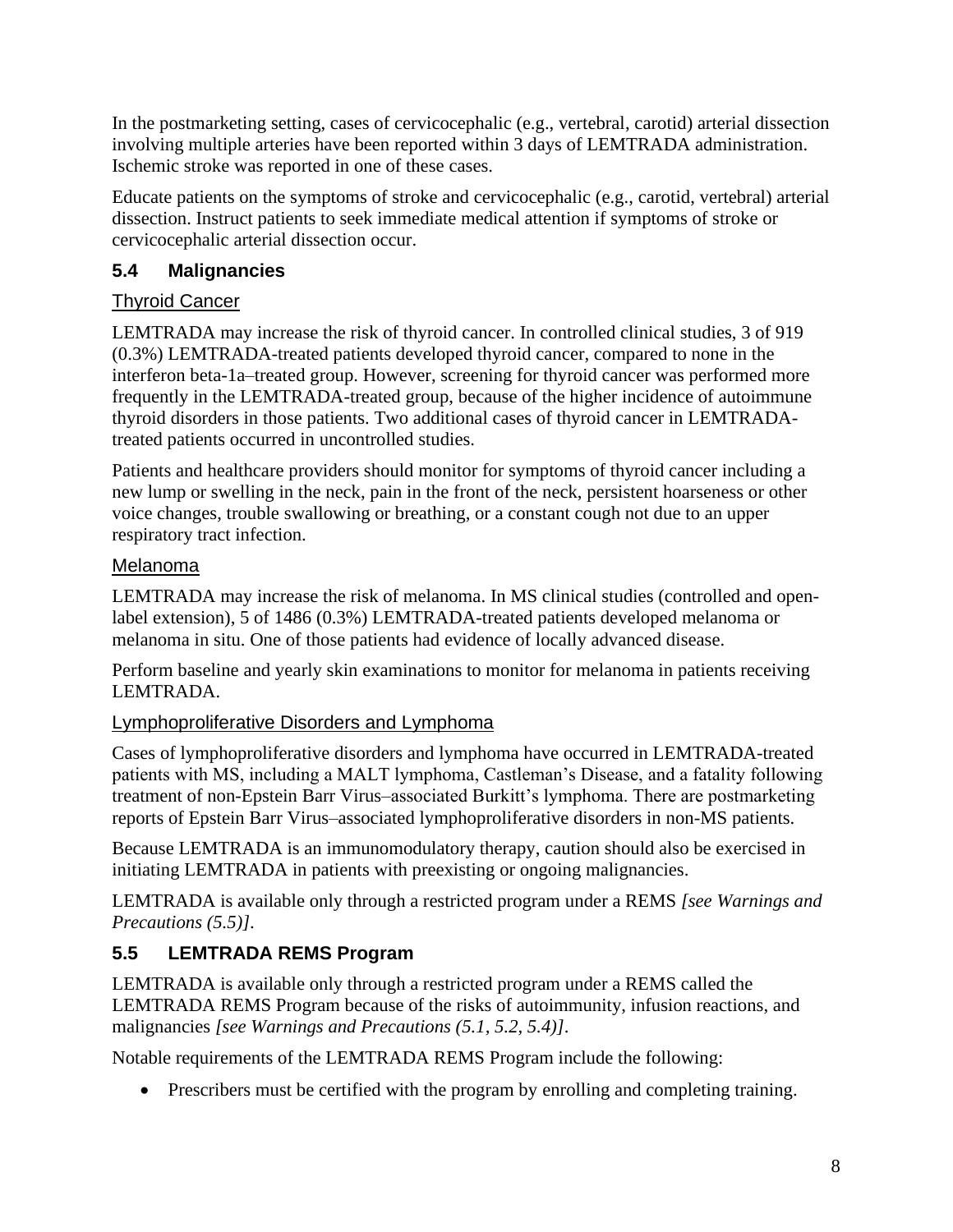- Patients must enroll in the program and comply with ongoing monitoring requirements *[see Dosage and Administration (2.6)]*.
- Pharmacies must be certified with the program and must only dispense to certified healthcare facilities that are authorized to receive LEMTRADA.
- Healthcare facilities must enroll in the program and verify that patients are authorized before infusing LEMTRADA. Healthcare facilities must have on-site access to equipment and personnel trained to manage infusion reactions.

Further information, including a list of qualified healthcare facilities, is available at 1-855-676- 6326.

## **5.6 Immune Thrombocytopenia**

Immune thrombocytopenia (ITP) occurred in 2% of LEMTRADA-treated patients in MS clinical studies (controlled and open-label extension).

In a controlled clinical study in patients with MS, one LEMTRADA-treated patient developed ITP that went unrecognized prior to the implementation of monthly blood monitoring requirements, and died from intracerebral hemorrhage. Nadir platelet counts ≤20,000 cells per microliter as a result of ITP occurred in 2% of all LEMTRADA-treated patients in clinical studies in MS. Anti-platelet antibodies did not precede ITP onset. ITP has been diagnosed more than 3 years after the last LEMTRADA dose.

Symptoms of ITP include easy bruising, petechiae, spontaneous mucocutaneous bleeding (e.g., epistaxis, hemoptysis), and heavier than normal or irregular menstrual bleeding. Hemoptysis may also be indicative of anti-glomerular basement membrane (GBM) disease *[see Warnings and Precautions (5.7)]*, and an appropriate differential diagnosis has to be undertaken. Remind the patient to remain vigilant for symptoms they may experience and to seek immediate medical help if they have any concerns.

Obtain complete blood counts (CBCs) with differential prior to initiation of treatment and at monthly intervals thereafter until 48 months after the last infusion *[see Dosage and Administration (2.6)]*. After this period of time, testing should be performed based on clinical findings suggestive of ITP. If ITP is suspected, a complete blood count should be obtained immediately. If ITP onset is confirmed, promptly initiate appropriate medical intervention.

#### **5.7 Glomerular Nephropathies Including Anti-glomerular Basement Membrane Disease**

Glomerular nephropathies occurred in 0.3% of LEMTRADA-treated patients in MS clinical studies. There were 3 cases of membranous glomerulonephritis and 2 cases of anti-glomerular basement membrane (anti-GBM) disease.

In postmarketing cases, some LEMTRADA-treated patients with anti-GBM disease developed end-stage renal disease requiring dialysis or renal transplantation. Urgent evaluation and treatment are required because early treatment can improve the preservation of renal function. Anti-GBM disease can be life-threatening if left untreated. Alveolar hemorrhage, manifested as hemoptysis, is a common component of anti-GBM disease and has been reported in postmarketing cases. Cases of anti-GBM disease have been diagnosed up to 40 months after the last dose of LEMTRADA.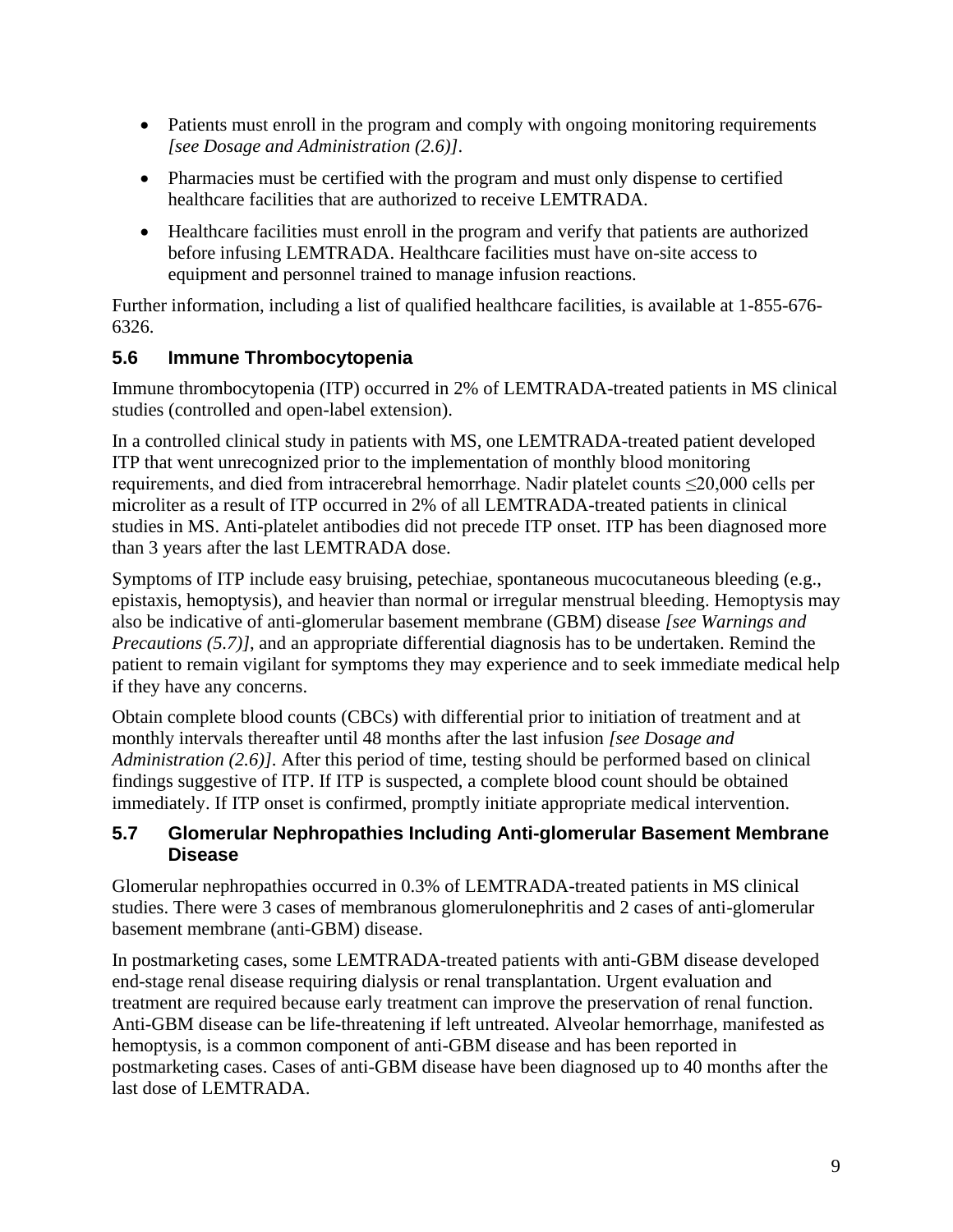Symptoms of nephropathy may include edema, hematuria, change in urine color, decreased urine output, fatigue, dyspnea, and hemoptysis. Patients and caregivers should be instructed to seek medical advice if they have concerns.

Obtain serum creatinine levels, urinalysis with cell counts, and urine protein to creatinine ratio prior to initiation of treatment. Obtain serum creatinine levels and urinalysis with cell counts at monthly intervals thereafter until 48 months after the last infusion. After this period of time, testing should be performed based on clinical findings suggestive of nephropathies.

For urine dipstick results of 1+ protein or greater, measure the urine protein to creatinine ratio. For urine protein to creatinine ratio greater than 200 mg/g, increase in serum creatinine greater than 30%, or unexplained hematuria, perform further evaluation for nephropathies. Increased serum creatinine with hematuria or signs of pulmonary involvement of anti-GBM disease (e.g., hemoptysis, exertional dyspnea) warrant immediate evaluation. Early detection and treatment of nephropathies may decrease the risk of poor outcomes.

## **5.8 Thyroid Disorders**

Thyroid endocrine disorders, including autoimmune thyroid disorders, occurred in 36.8% of LEMTRADA-treated patients in MS clinical studies (controlled and open-label extension). Newly diagnosed thyroid disorders occurred throughout the uncontrolled clinical study follow-up period, more than 7 years after the first LEMTRADA dose. Autoimmune thyroid disorders included Graves' disease, hyperthyroidism, hypothyroidism, autoimmune thyroiditis, and goiter. Graves' ophthalmopathy with decreased vision, eye pain, and exophthalmos occurred in 2% of LEMTRADA-treated patients. Seven patients required surgical orbital decompression. Serious thyroid events occurred in about 5.2% of LEMTRADA-treated patients in clinical studies and included cardiac and psychiatric events associated with thyroid disease. Of all LEMTRADAtreated patients, 3.8% underwent thyroidectomy.

Thyroid disease poses special risks in women who are pregnant *[see Use in Specific Populations (8.1)]*.

Obtain thyroid function tests, such as TSH levels, prior to initiation of treatment and every 3 months thereafter until 48 months after the last infusion. Continue to test thyroid function after 48 months if clinically indicated or in case of pregnancy.

In patients with ongoing thyroid disorder, LEMTRADA should be administered only if the potential benefit justifies the potential risks.

## **5.9 Other Autoimmune Cytopenias**

Autoimmune cytopenias such as neutropenia (0.1%), hemolytic anemia (0.3%), and pancytopenia (0.2%) occurred in LEMTRADA-treated patients in MS clinical studies (controlled and open-label extension). In cases of autoimmune hemolytic anemia, patients tested positive for direct antiglobulin antibodies, and nadir hemoglobin levels ranged from 2.9-8.6 g/dL. Symptoms of autoimmune hemolytic anemia include weakness, chest pain, jaundice, dark urine, and tachycardia. One LEMTRADA-treated patient with autoimmune pancytopenia died from sepsis.

During postmarketing use, additional autoimmune cytopenias, including fatal autoimmune hemolytic anemia and aplastic anemia, have been reported in the treatment of patients with B-CLL, as well as other disorders, generally at higher and more frequent doses of alemtuzumab than recommended in MS.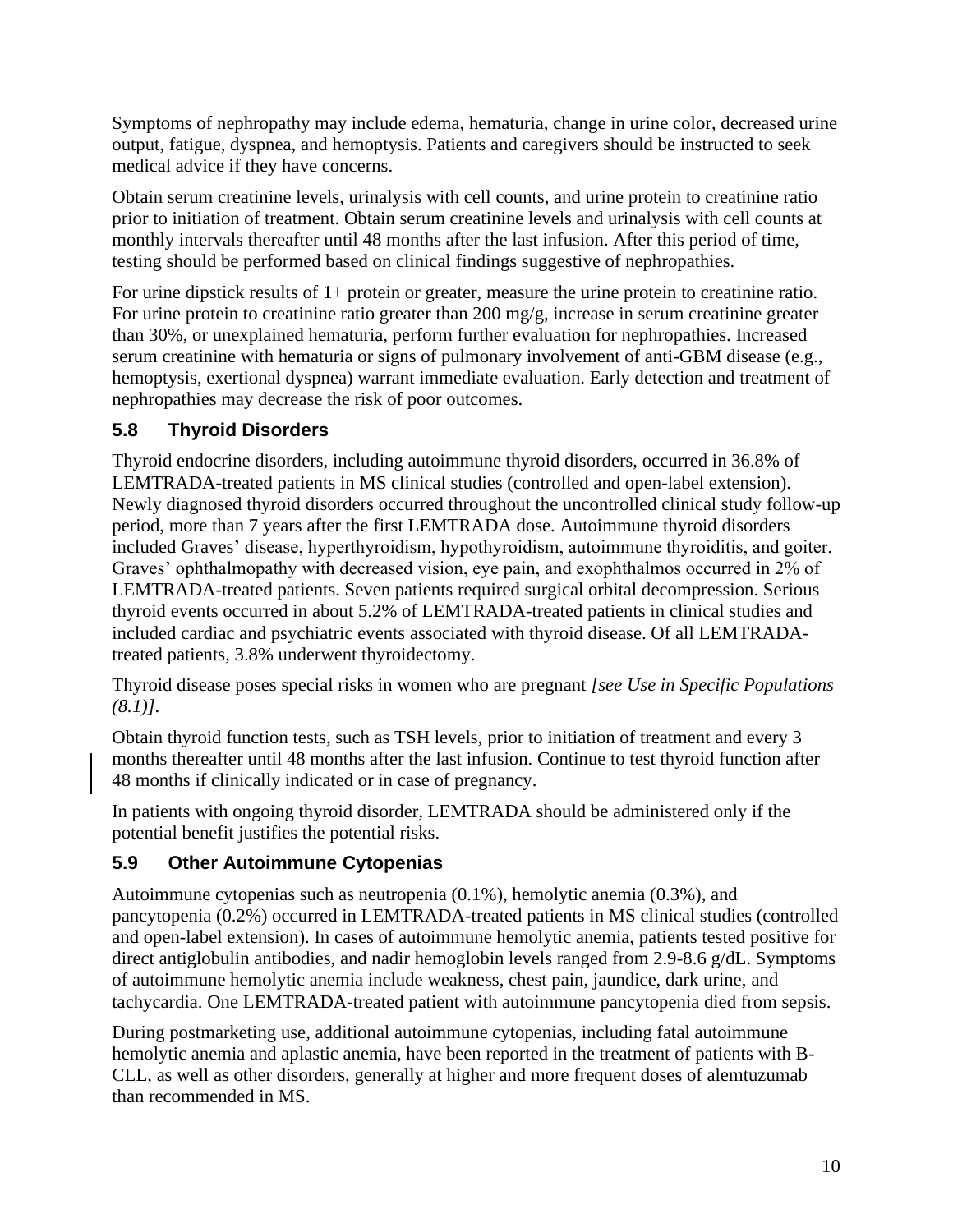Use CBC results to monitor for cytopenias. Prompt medical intervention is indicated if a cytopenia is confirmed.

# **5.10 Autoimmune Hepatitis**

Autoimmune hepatitis causing clinically significant liver injury, including acute liver failure requiring transplant, has been reported in patients treated with LEMTRADA in the postmarketing setting. If a patient develops clinical signs, including unexplained liver enzyme elevations or symptoms suggestive of hepatic dysfunction (e.g., unexplained nausea, vomiting, abdominal pain, fatigue, anorexia, or jaundice and/or dark urine), promptly measure serum transaminases and total bilirubin and interrupt or discontinue treatment with LEMTRADA, as appropriate.

Prior to starting treatment with LEMTRADA, obtain serum transaminases (ALT and AST) and total bilirubin levels. Obtain transaminase levels and total bilirubin levels at periodic intervals until 48 months after the last dose.

# **5.11 Hemophagocytic Lymphohistiocytosis**

Hemophagocytic lymphohistiocytosis (HLH) has occurred in patients taking LEMTRADA. HLH is a life-threatening syndrome of pathologic immune activation characterized by clinical signs and symptoms of extreme systemic inflammation. It is associated with high mortality rates if not recognized early and treated. Common findings include fever, hepatosplenomegaly, rash, lymphadenopathy, neurologic symptoms (e.g., mental status changes, ataxia, or seizures), cytopenias, high serum ferritin, hypertriglyceridemia, and liver function and coagulation abnormalities. Hemophagocytosis may be seen on histologic examination of bone marrow, spleen, or lymph nodes. In cases of HLH reported with LEMTRADA, most patients presented with fever, elevated ferritin, transaminitis, hypertriglyceridemia, and all patients required hospitalization. Although the small number of cases limits the ability to draw conclusions pertaining to mean or range of latency for HLH, symptoms have been reported to occur within approximately thirteen months to thirty-three months following the initiation of treatment. Patients who develop early manifestations of pathologic immune activation should be evaluated immediately, and a diagnosis of HLH should be considered. LEMTRADA should be discontinued if an alternate etiology for the signs or symptoms cannot be established.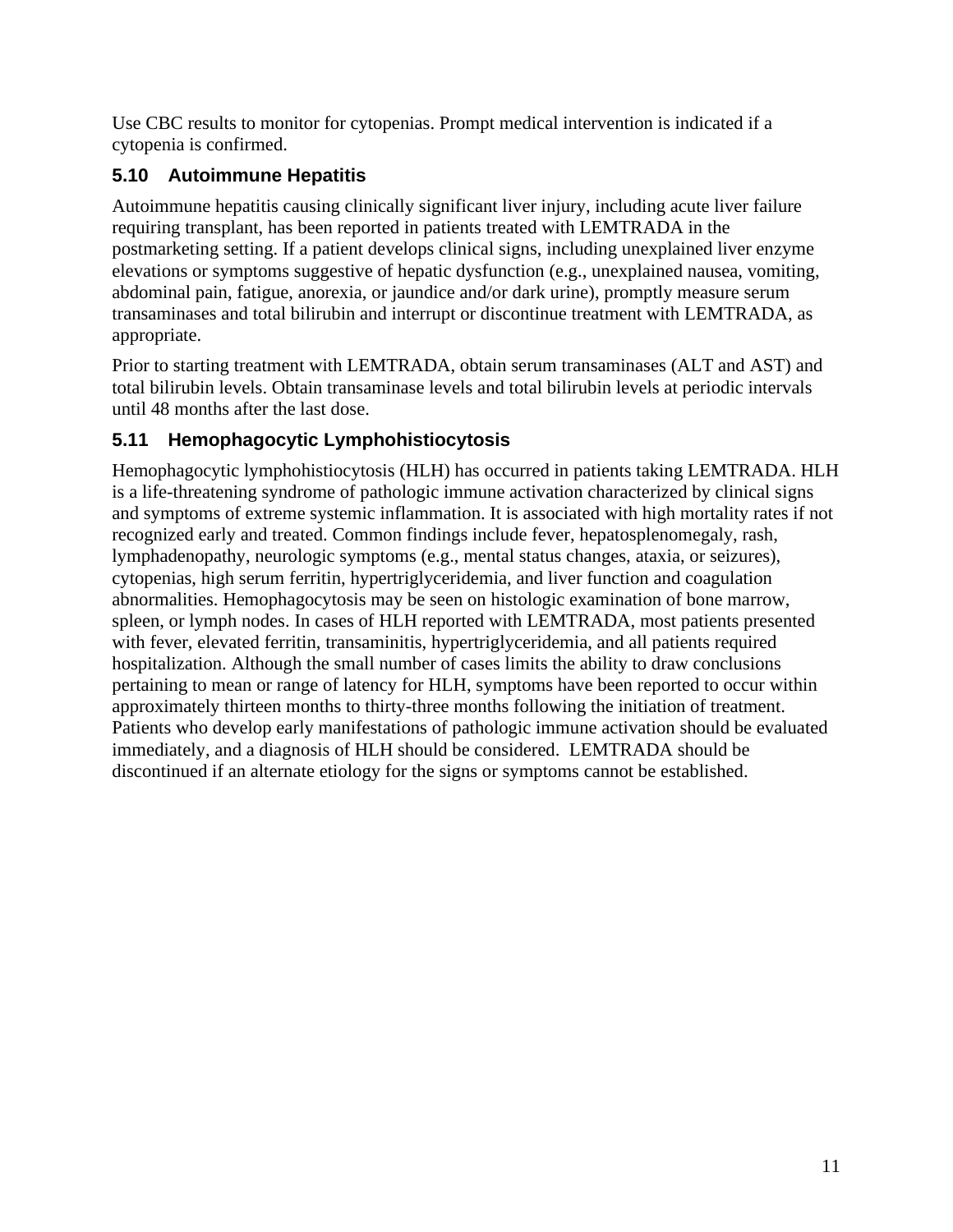## **5.12 Thrombotic Thrombocytopenic Purpura (TTP)**

TTP has been reported in patients treated with LEMTRADA. TTP is characterized by thrombocytopenia, microangiopathic hemolytic anemia, neurological sequelae, fever, and renal impairment. TTP is associated with high morbidity and mortality rates if not recognized and treated early. LEMTRADA should be discontinued if TTP is confirmed or an alternate etiology for the signs or symptoms cannot be established.

## **5.13 Acquired Hemophilia A**

Cases of acquired hemophilia A (anti-Factor VIII antibodies) have been reported in both the clinical trial and postmarketing settings. Patients typically present with spontaneous subcutaneous hematomas and extensive bruising, although hematuria, epistaxis, gastrointestinal, or other types of bleeding may occur. Obtain a coagulopathy panel including aPTT in patients who present with such symptoms. Patients should be informed about the signs and symptoms of acquired hemophilia A and advised to seek immediate medical attention if any of these symptoms occur.

## **5.14 Infections**

Infections occurred in 71% of LEMTRADA-treated patients compared to 53% of patients treated with interferon beta-1a in controlled clinical studies in MS up to 2 years in duration. Infections that occurred more often in LEMTRADA-treated patients than interferon beta-1a patients included nasopharyngitis, urinary tract infection, upper respiratory tract infection, sinusitis, herpetic infections, influenza, and bronchitis. Serious infections occurred in 3% of patients treated with LEMTRADA as compared to 1% of patients treated with interferon beta-1a. Serious infections in the LEMTRADA group included: appendicitis, gastroenteritis, pneumonia, herpes zoster, and tooth infection.

Do not administer live viral vaccines following a course of LEMTRADA. Patients treated with LEMTRADA have altered immunity and may be at increased risk of infection following administration of live viral vaccines.

LEMTRADA administration is contraindicated in patients with active infection *[see Contraindications (4)]*.

Concomitant use of LEMTRADA with antineoplastic or immunosuppressive therapies could increase the risk of immunosuppression.

#### Opportunistic Infections

In the postmarketing setting, serious, sometimes fatal, opportunistic infections have been reported in patients taking LEMTRADA, including aspergillosis, coccidioidomycosis, histoplasmosis, *Pneumocystis jirovecii* pneumonia, nocardiosis, Epstein-Barr virus, and cytomegalovirus infections.

#### Listeria Monocytogenes Infections

*Listeria monocytogenes* infections (e.g., meningitis, encephalitis, sepsis, and gastroenteritis), including fatal cases of *Listeria* meningoencephalitis, have occurred in LEMTRADA-treated patients. *Listeria* infections have occurred as early as 3 days after treatment and up to 8 months after the last LEMTRADA dose. The duration of increased risk for *Listeria* infection after LEMTRADA treatment is unknown.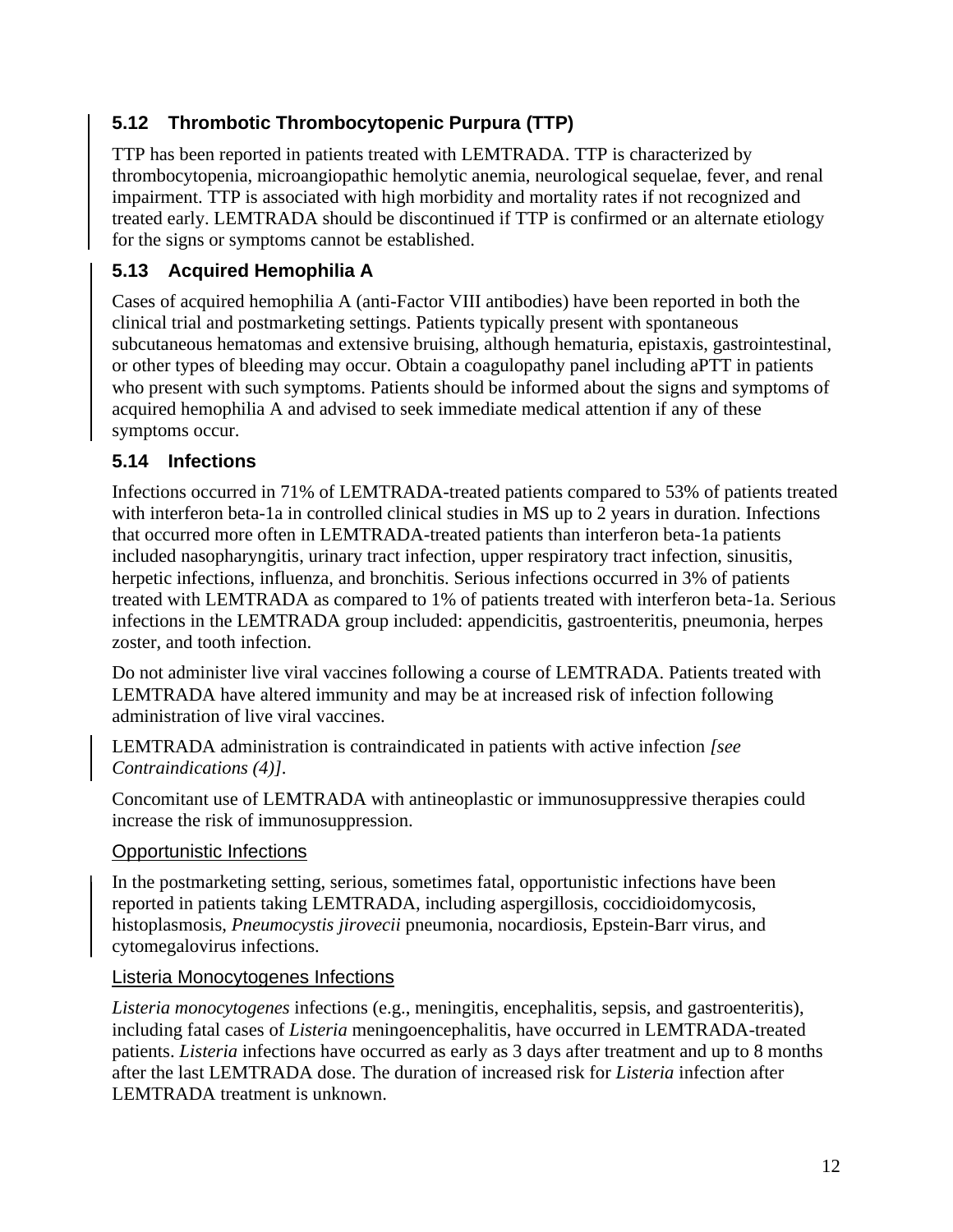Advise patients to avoid or adequately heat foods that are potential sources of *Listeria monocytogenes* (e.g., deli meat, dairy products made with unpasteurized milk, soft cheeses, or undercooked meat, seafood, or poultry). Initiate these *Listeria* precautions prior to starting LEMTRADA treatment. The incubation period for *Listeria monocytogenes* ranges from 3 to 70 days. In most cases, signs and symptoms of invasive listeriosis start within 1 month of exposure to *Listeria monocytogenes*. Symptoms of *Listeria* infection include fever, chills, diarrhea, nausea, vomiting, headache, pains in joints and muscles, neck stiffness, difficulty walking, mental status changes, coma, and other neurologic changes. As is the case with many infections, treatment cannot always prevent mortality and morbidity related to *Listeria* infections. Therefore, advise patients to watch for symptoms of *Listeria* infection and seek prompt medical help if symptoms occur.

#### Herpes Viral Infections

In controlled clinical studies, 16% of LEMTRADA-treated patients developed a herpes viral infection compared to 3% of interferon beta-1a patients. These events included oral herpes (8.8%), herpes zoster (4.2%), herpes simplex (1.8%), and genital herpes (1.3%). Serious herpetic infections in LEMTRADA-treated patients included primary varicella (0.1%), herpes zoster (0.2%), and herpes meningitis (0.1%). Administer antiviral agents for herpetic prophylaxis at appropriate suppressive dosing regimens. Administer antiviral prophylaxis for herpetic viral infections starting on the first day of each treatment course and continue for a minimum of two months following treatment with LEMTRADA or until the CD4+ lymphocyte count is  $\geq$ 200 cells per microliter, whichever occurs later *[see Dosage and Administration (2.2)]*.

#### Human Papilloma Virus

Cervical human papilloma virus (HPV) infection, including cervical dysplasia, occurred in 2% of LEMTRADA-treated patients. Annual HPV screening is recommended for female patients.

#### **Tuberculosis**

Tuberculosis occurred in patients treated with LEMTRADA and interferon beta-1a in controlled clinical studies. Active and latent tuberculosis cases occurred in 0.3% of LEMTRADA-treated patients, most often in endemic regions. Perform tuberculosis screening according to local guidelines prior to initiation of LEMTRADA. For patients testing positive in tuberculosis screening, treat by standard medical practice prior to therapy with LEMTRADA.

#### Fungal Infections

Fungal infections, especially oral and vaginal candidiasis, occurred more commonly in LEMTRADA-treated patients (12%) than in patients treated with interferon beta-1a (3%) in controlled clinical studies in MS.

#### Infections in Non-MS Patients

During postmarketing use, serious and sometimes fatal viral, bacterial, protozoan, and fungal infections, including some due to reactivation of latent infections, have been reported in the treatment of patients with B-CLL, as well as other disorders, generally at higher and more frequent doses than recommended in MS.

#### **Hepatitis**

No data are available on the association of LEMTRADA with Hepatitis B virus (HBV) or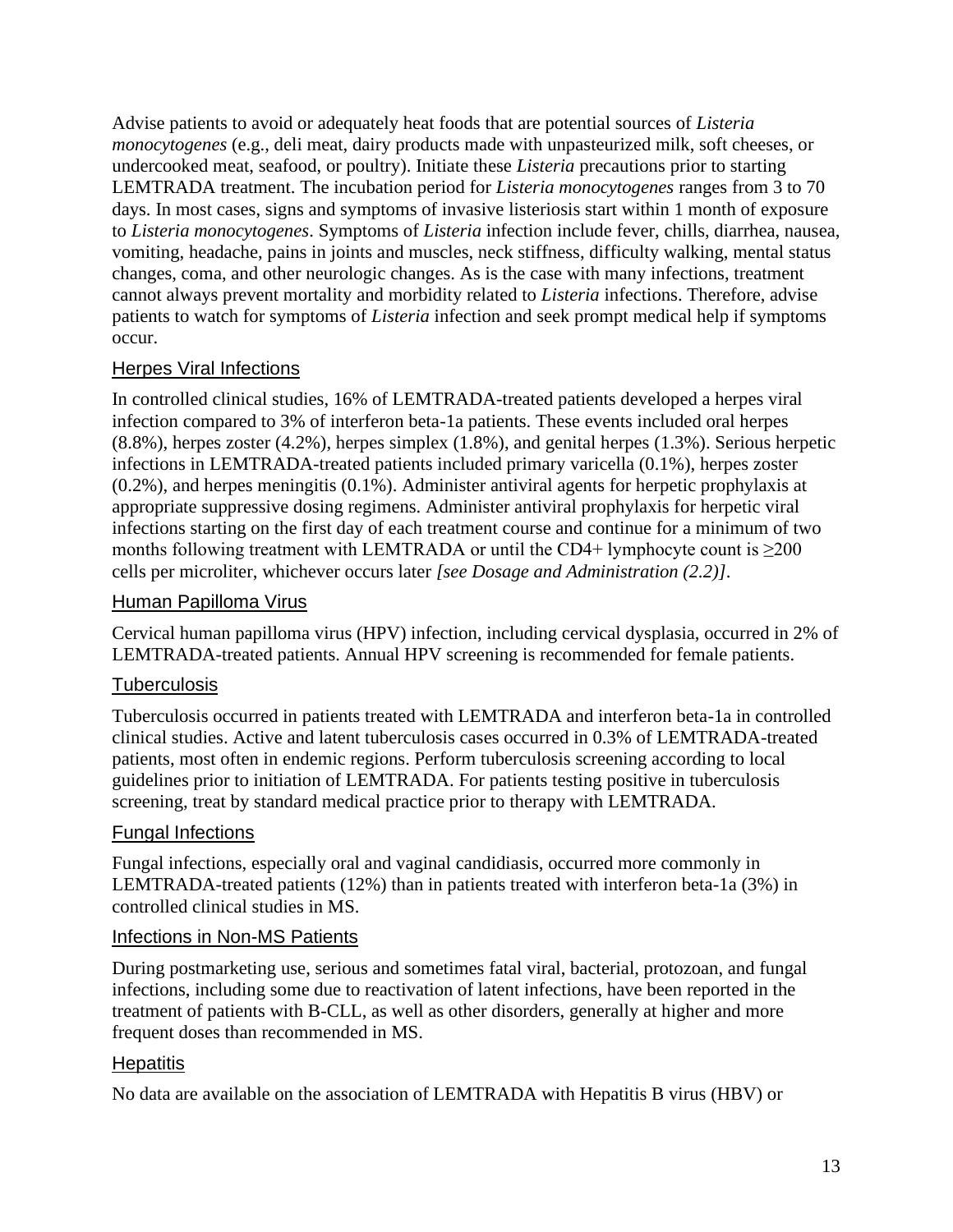Hepatitis C virus (HCV) reactivation because patients with evidence of active or chronic infections were excluded from the clinical studies. Consider screening patients at high risk of HBV and/or HCV infection before initiation of LEMTRADA and exercise caution in prescribing LEMTRADA to patients identified as carriers of HBV and/or HCV as these patients may be at risk of irreversible liver damage relative to a potential virus reactivation as a consequence of their pre-existing status.

## **5.15 Progressive Multifocal Leukoencephalopathy (PML)**

Progressive multifocal leukoencephalopathy (PML) has occurred in a patient with MS treated with LEMTRADA. PML is an opportunistic viral infection of the brain caused by the JC virus (JCV) that typically only occurs in patients who are immunocompromised, and that usually leads to death or severe disability. PML was diagnosed two months after the second course of LEMTRADA. The patient had previously received multiple MS therapies, but had not received other drugs for treatment of MS for more than one year. The patient had no other identified systemic medical conditions resulting in compromised immune system function and had not previously been treated with natalizumab, which has a known association with PML. The patient was not taking any immunosuppressive or immunomodulatory medications concomitantly. After the diagnosis of PML, the patient developed immune reconstitution inflammatory syndrome (IRIS). The patient's condition improved, but mild residual neurologic sequelae remained at last follow-up.

At the first sign or symptom suggestive of PML, withhold LEMTRADA and perform an appropriate diagnostic evaluation. Typical symptoms associated with PML are diverse, progress over days to weeks, and include progressive weakness on one side of the body or clumsiness of limbs, disturbance of vision, and changes in thinking, memory, and orientation leading to confusion and personality changes.

MRI findings may be apparent before clinical signs or symptoms. Cases of PML, diagnosed based on MRI findings and the detection of JCV DNA in the cerebrospinal fluid in the absence of clinical signs or symptoms specific to PML, have been reported in patients treated with other MS medications associated with PML. Many of these patients subsequently became symptomatic with PML. Therefore, monitoring with MRI for signs that may be consistent with PML may be useful, and any suspicious findings should lead to further investigation to allow for an early diagnosis of PML, if present. Following discontinuation of another MS medication associated with PML, lower PML-related mortality and morbidity have been reported in patients who were initially asymptomatic at diagnosis compared to patients who had characteristic clinical signs and symptoms at diagnosis. It is not known whether these differences are due to early detection and discontinuation of MS treatment or due to differences in disease in these patients.

## **5.16 Acute Acalculous Cholecystitis**

LEMTRADA may increase the risk of acute acalculous cholecystitis. In controlled clinical studies, 0.2% of LEMTRADA-treated MS patients developed acute acalculous cholecystitis, compared to 0% of patients treated with interferon beta-1a. During postmarketing use, additional cases of acute acalculous cholecystitis have been reported in LEMTRADA-treated patients. Time to onset of symptoms ranged from less than 24 hours to 2 months after LEMTRADA infusion. Typical risk or predisposing factors such as concurrent critical illness was often not reported. Abnormal ultrasound or computed tomography was used to support the diagnosis of acute acalculous cholecystitis in some cases. Some patients were treated conservatively with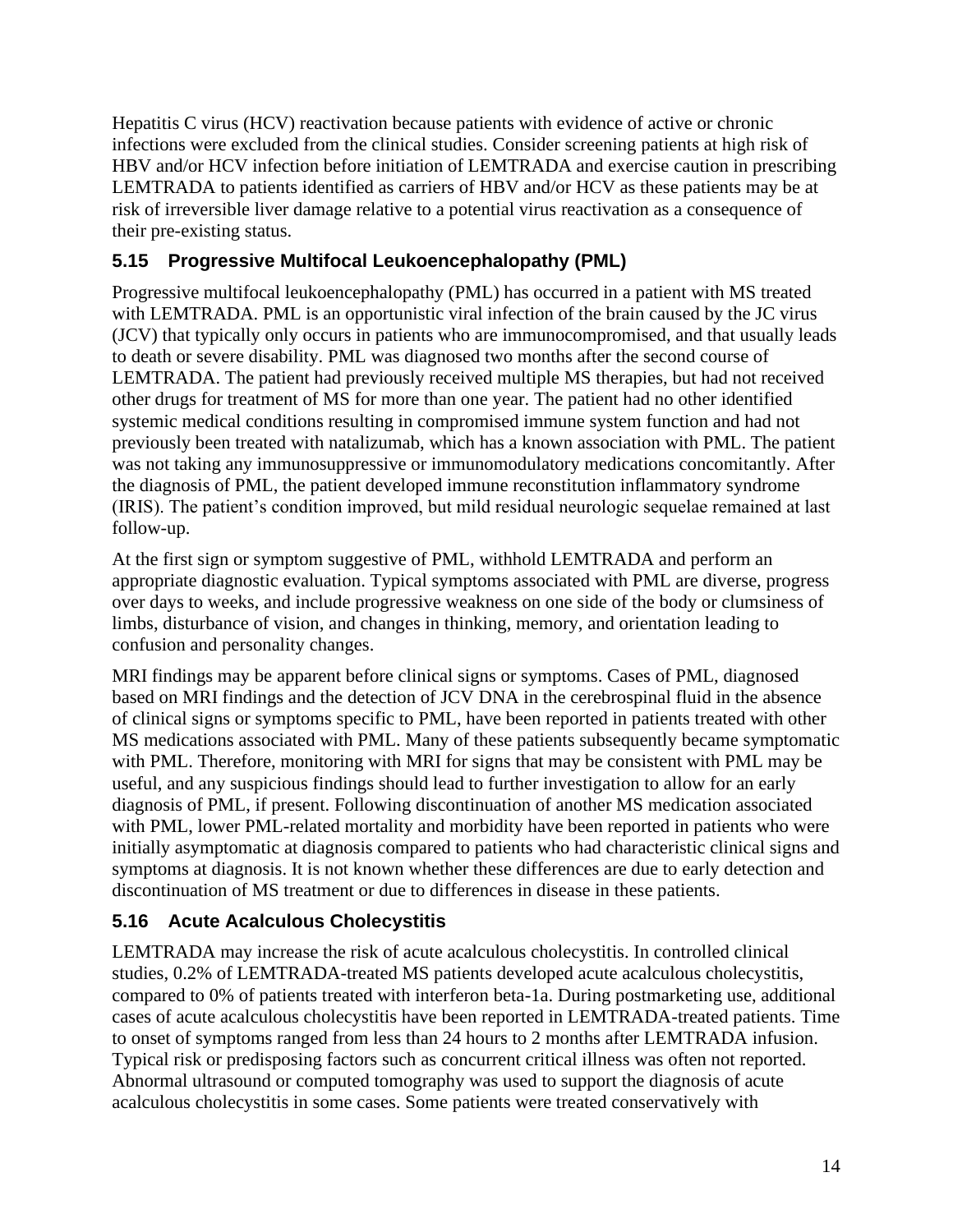antibiotics and recovered without surgical intervention, whereas others underwent cholecystectomy.

Symptoms of acute acalculous cholecystitis include abdominal pain, abdominal tenderness, fever, nausea, and vomiting. Leukocytosis and abnormal liver enzymes are also commonly observed. Acute acalculous cholecystitis is a condition that is associated with high morbidity and mortality rates if not diagnosed early and treated. If acute acalculous cholecystitis is suspected, evaluate and treat promptly.

# **5.17 Pneumonitis**

In clinical studies, 6 of 1217 (0.5%) LEMTRADA-treated patients had pneumonitis of varying severity. Cases of hypersensitivity pneumonitis and pneumonitis with fibrosis occurred in clinical studies. Patients should be advised to report symptoms of pneumonitis, which may include shortness of breath, cough, wheezing, chest pain or tightness, and hemoptysis.

# **5.18 Drug Products with Same Active Ingredient**

LEMTRADA contains the same active ingredient (alemtuzumab) found in  $CAMPATH^{\circ}$ . If LEMTRADA is considered for use in a patient who has previously received CAMPATH, exercise increased vigilance for additive and long-lasting effects on the immune system.

# **6 ADVERSE REACTIONS**

The following serious adverse reactions are described below and elsewhere in the labeling:

- Autoimmunity *[see Boxed Warning and Warnings and Precautions (5.1)]*
- Infusion Reactions *[see Boxed Warning and Warnings and Precautions (5.2)]*
- Stroke and Cervicocephalic Arterial Dissection *[see Warnings and Precautions (5.3)]*
- Malignancies *[see Warnings and Precautions (5.4)]*
- Immune Thrombocytopenia *[see Warnings and Precautions (5.6)]*
- Glomerular Nephropathies Including Anti-glomerular Basement Membrane Disease *[see Warnings and Precautions (5.7)]*
- Thyroid Disorders *[see Warnings and Precautions (5.8)]*
- Other Autoimmune Cytopenias *[see Warnings and Precautions (5.9)]*
- Autoimmune Hepatitis *[see Warnings and Precautions (5.10)]*
- Hemophagocytic Lymphohistiocytosis *[see Warnings and Precautions (5.11)]*
- Thrombotic Thrombocytopenic Purpura (TTP) *[see Warnings and Precautions (5.12)]*
- Acquired Hemophilia A *[see Warnings and Precautions (5.13)]*
- Infections *[see Warnings and Precautions (5.14)]*
- Progressive Multifocal Leukoencephalopathy (PML) *[see Warnings and Precautions (5.15)]*
- Acute Acalculous Cholecystitis *[see Warnings and Precautions (5.16)]*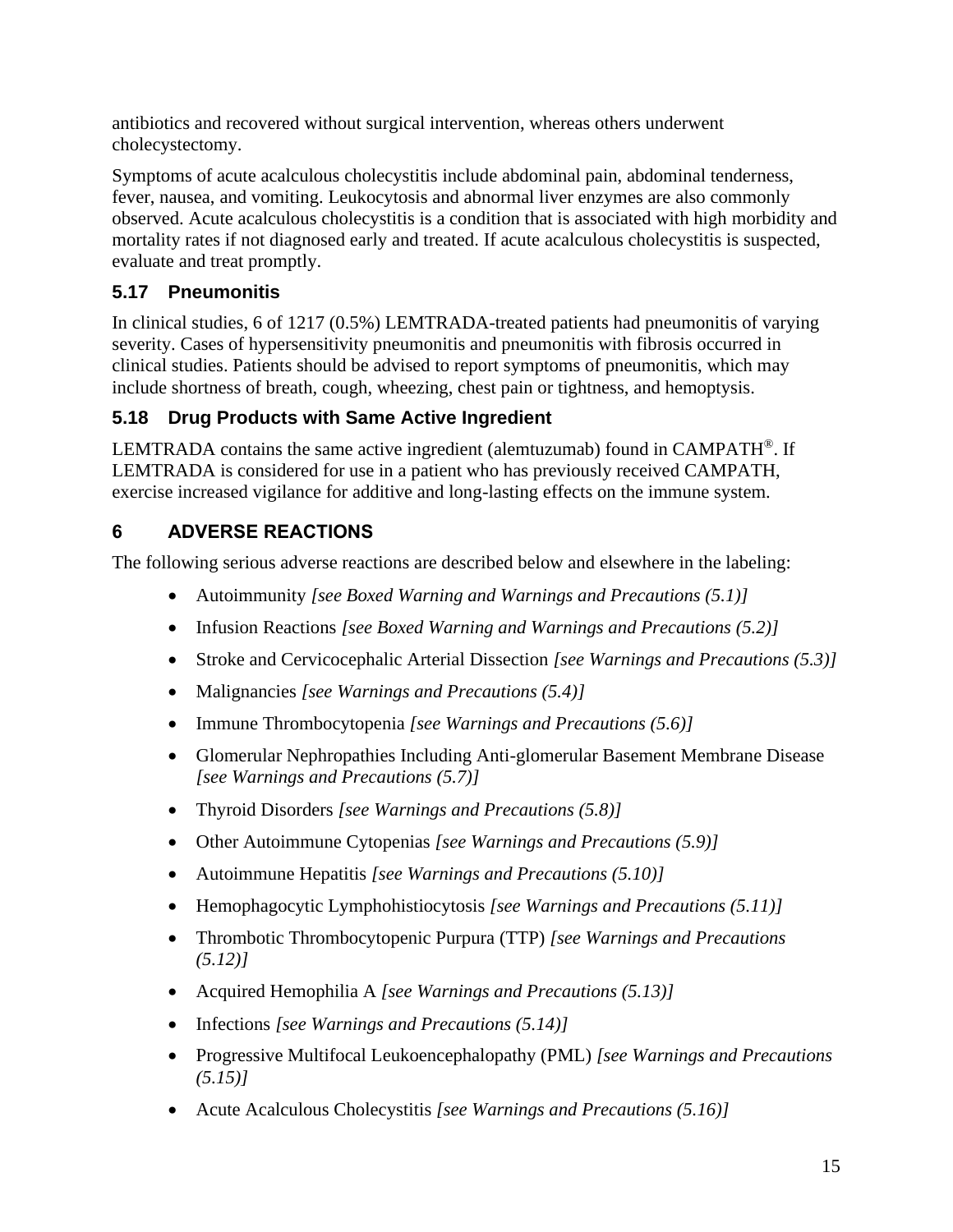• Pneumonitis *[see Warnings and Precautions (5.17)]*

## **6.1 Clinical Trials Experience**

Because clinical trials are conducted under widely varying conditions, adverse reaction rates observed in the clinical trials of a drug cannot be directly compared to rates in the clinical trials of another drug and may not reflect the rates observed in practice.

In controlled clinical trials (Study 1 and Study 2), a total of 811 patients with relapsing forms of MS received LEMTRADA. The population was 18 to 55 years of age, 65% were female, and 92% were Caucasian. A total of 811 patients received 1 course of therapy, and 789 patients received a second course of therapy at 12 months. The overall follow-up in the controlled trials was equivalent to 1622 patient years.

In MS clinical studies (controlled and open-label extension), overall, a total of 1217 patients received LEMTRADA. Approximately 60% of patients received a total of 2 treatment courses and approximately 24% of patients received a total of 3 treatment courses; others received a total of 4 or more treatment courses, although data beyond 3 treatment courses are limited. The overall follow-up was 6858 person-years. Patients had a median of 6 years of follow-up from the first LEMTRADA dose, with approximately 14% having at least 7 years of follow-up.

#### Most Common Adverse Reactions

In controlled clinical trials, the most common adverse reactions with LEMTRADA (in at least 10% of patients and more frequently than in interferon beta-1a) were rash, headache, pyrexia, nasopharyngitis, nausea, urinary tract infection, fatigue, insomnia, upper respiratory tract infection, herpes viral infection, urticaria, pruritus, thyroid gland disorders, fungal infection, arthralgia, pain in extremity, back pain, diarrhea, sinusitis, oropharyngeal pain, paresthesia, dizziness, abdominal pain, flushing, and vomiting.

Table 1 lists adverse reactions occurring in ≥5% of LEMTRADA-treated patients in Study 1 and 2 and at the same or at a higher rate than interferon beta-1a.

|                                   | <b>LEMTRADA</b><br>$(N=811)$<br>$\frac{6}{6}$ | interferon beta-1a 44 mcg<br>$(N=389)$<br>$\frac{6}{6}$ |
|-----------------------------------|-----------------------------------------------|---------------------------------------------------------|
| Rash                              | 53                                            | 6                                                       |
| Headache                          | 52                                            | 23                                                      |
| Pyrexia                           | 29                                            | 9                                                       |
| Nasopharyngitis                   | 25                                            | 19                                                      |
| Nausea                            | 21                                            | 9                                                       |
| Urinary tract infection           | 19                                            | 8                                                       |
| Fatigue                           | 18                                            | 13                                                      |
| Insomnia                          | 16                                            | 15                                                      |
| Upper respiratory tract infection | 16                                            | 13                                                      |
| Herpes viral infection            | 16                                            | 3                                                       |
| Urticaria                         | 16                                            | $\mathfrak{D}$                                          |
| Pruritus                          | 14                                            | 2                                                       |
| Thyroid gland disorders           | 13                                            | 3                                                       |
| Fungal infection                  | 13                                            | 4                                                       |

#### **Table 1: Adverse Reactions in the Pooled 2-Year Active-Controlled Studies in Patients with Relapsing-Remitting Multiple Sclerosis**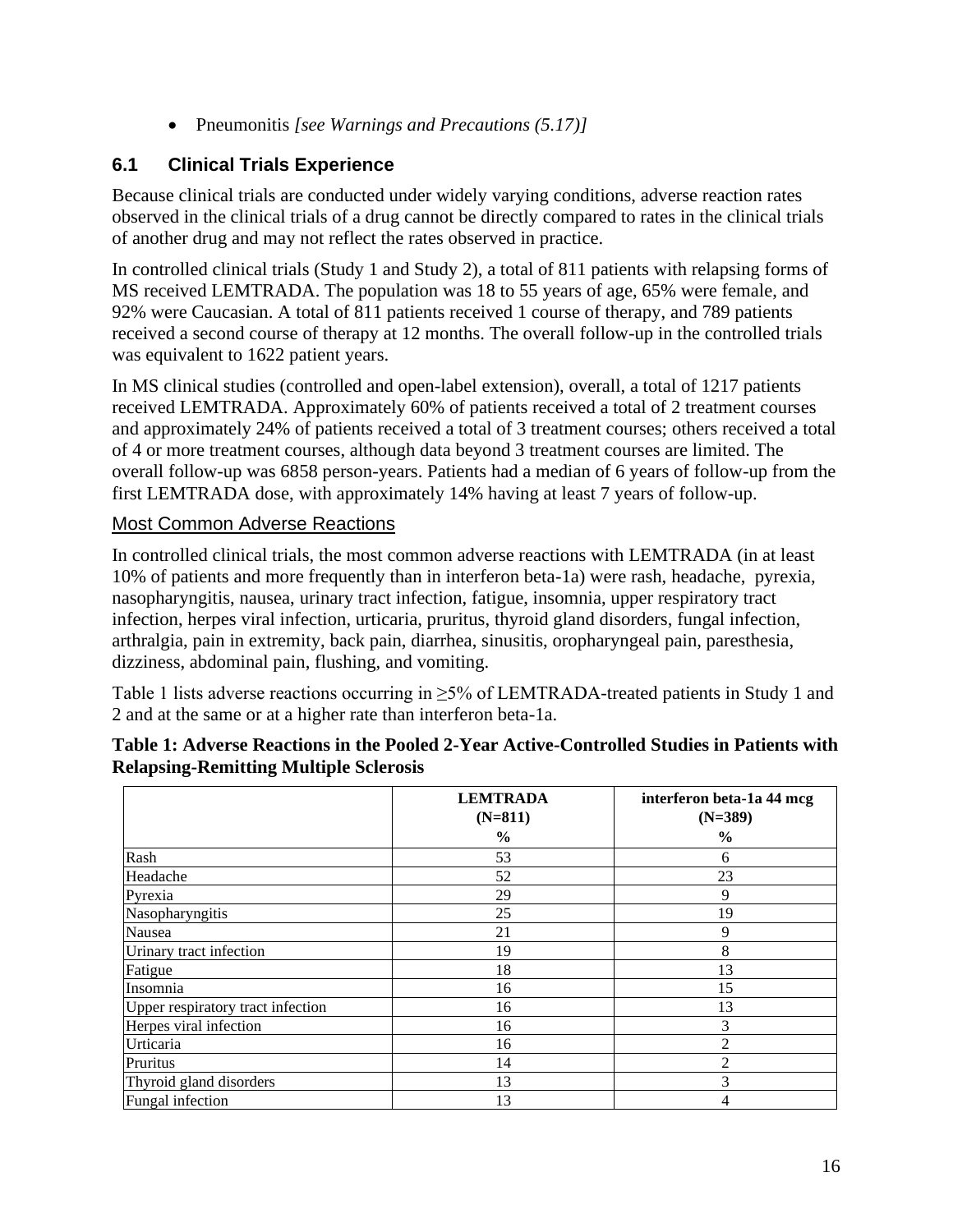|                                | <b>LEMTRADA</b> | interferon beta-1a 44 mcg |
|--------------------------------|-----------------|---------------------------|
|                                | $(N=811)$       | $(N=389)$                 |
|                                | $\frac{0}{0}$   | $\frac{0}{0}$             |
| Arthralgia                     | $\overline{12}$ | 9                         |
| Pain in extremity              | 12              | 9                         |
| Back pain                      | 12              | 8                         |
| Diarrhea                       | 12              | 6                         |
| <b>Sinusitis</b>               | 11              | $\,8\,$                   |
| Oropharyngeal pain             | 11              | 5                         |
| Paresthesia                    | 10              | $\overline{8}$            |
| <b>Dizziness</b>               | 10              | $\overline{5}$            |
| Abdominal pain                 | 10              | $\overline{5}$            |
| Flushing                       | 10              | $\overline{4}$            |
| Vomiting                       | 10              | 3                         |
| Cough                          | 9               | $\overline{4}$            |
| Chills                         | 9               | 3                         |
| Dysgeusia                      | $\overline{8}$  | $\overline{7}$            |
| Influenza                      | $\overline{8}$  | 6                         |
| Dermatitis                     | 8               | 5                         |
| Dyspepsia                      | 8               | $\overline{4}$            |
| Blood in urine                 | 8               | 3                         |
| Dyspnea                        | $\,8\,$         | 1                         |
| Tachycardia                    | $\,8\,$         | 1                         |
| Anxiety                        | 7               | 6                         |
| Muscular weakness              | 7               | 6                         |
| <b>Bronchitis</b>              | 7               | $\overline{4}$            |
| Chest discomfort               | $\overline{7}$  | $\overline{2}$            |
| Muscle spasms                  | 6               | $\overline{5}$            |
| Myalgia                        | 6               | 5                         |
| Decrease in CD4 lymphocytes    | 6               | $\overline{2}$            |
| Decrease in CD8 lymphocytes    | 6               | $\overline{2}$            |
| Asthenia                       | 5               | $\overline{4}$            |
| Decrease in T-lymphocyte count | 5               | $\overline{3}$            |
| Erythema                       | 5               | $\overline{2}$            |
| Peripheral edema               | $\overline{5}$  | $\overline{2}$            |
| Epistaxis                      | $\overline{5}$  | $\overline{2}$            |
| Neck pain                      | 5               | $\overline{2}$            |
| Abnormal uterine bleeding      | 5               | 1                         |

## **6.2 Lymphopenia**

Nearly all (99.9%) patients treated with LEMTRADA in MS clinical trials experienced lymphopenia. The lowest lymphocyte counts occurred approximately by 1 month after each course of treatment. The mean lymphocyte count at 1 month after LEMTRADA treatment was  $0.25 \times 109$  L (range  $0.02 - 2.30 \times 109$  L) and  $0.32$  (0.02-1.81  $\times$  109 L) for treatment courses 1 and 2, respectively. Total lymphocyte counts increased to reach the lower limit of normal in approximately 40% of patients by 6 months after each LEMTRADA treatment course and approximately 80% of patients by 12 months after each course *[see Clinical Pharmacology (12.2)]*.

## **6.3 Suicidal Behavior or Ideation**

In clinical studies, 0.6% of patients in both the LEMTRADA and interferon beta-1a groups had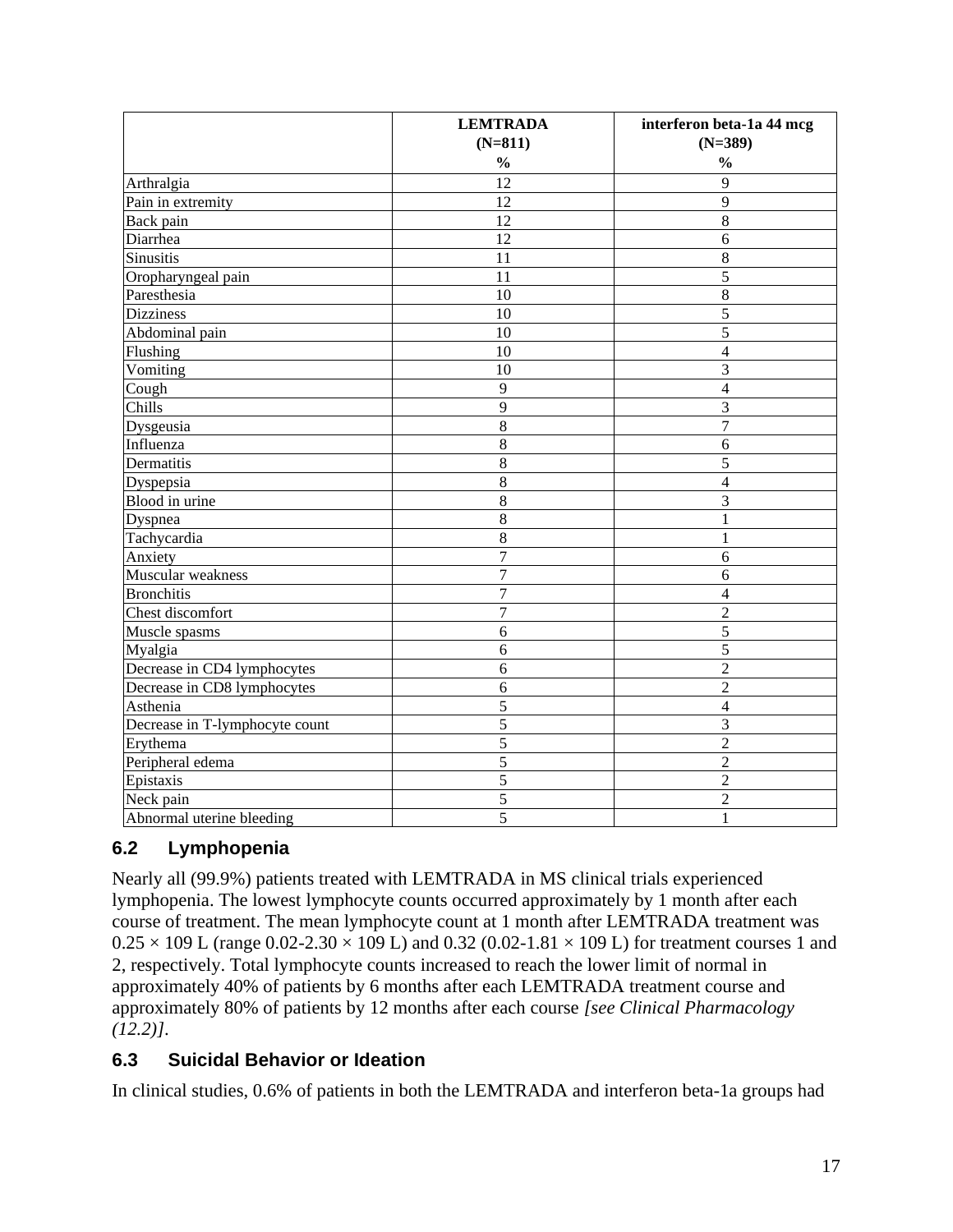events of attempted suicide or suicidal ideation. There were no completed suicides in either clinical study treatment group. Suicidal behavior or ideation occurred in patients with or without a history of a psychiatric or thyroid disorder. Advise patients to report immediately any symptoms of depression or suicidal ideation to the prescribing physician.

## **6.4 Immunogenicity**

As with all therapeutic proteins, there is potential for immunogenicity. The incidence of antibodies is highly dependent on the sensitivity and specificity of the assay. Additionally, the observed incidence of antibody (including inhibitory antibody) positivity in an assay may be influenced by several factors including assay methodology, sample handling, timing of sample collection, concomitant medications, and underlying disease. For these reasons, comparison of the incidence of antibodies to LEMTRADA with the incidence of antibodies to other products may be misleading.

Using an enzyme-linked immunosorbent assay (ELISA) and a competitive binding assay, antialemtuzumab binding antibodies were detected in 62%, 67%, and 29% of LEMTRADA-treated patients, at months 1, 3, and 12 (Course 1) as well as 83%, 83%, and 75% of LEMTRADAtreated patients at months 13, 15, and 24 (Course 2). Samples that tested positive for binding antibodies were further evaluated for evidence of *in vitro* inhibition using a flow cytometry assay. Neutralizing antibodies were detected in 87%, 46%, and 5% of positive binding antibody patients at months 1, 3, and 12 (Course 1) as well as 94%, 88%, and 42% of positive binding antibody patients at months 13, 15, and 24 (Course 2). Anti-alemtuzumab antibodies were associated with decreased alemtuzumab concentration during Course 2, but not Course 1. Through 2 treatment courses, there was no evidence from clinical trials that the presence of binding or inhibitory anti-alemtuzumab antibodies had a significant effect on clinical outcomes, total lymphocyte count, or adverse events. High titer anti-alemtuzumab antibodies, which were observed in 13 patients, were associated with incomplete lymphocyte depletion following a third or fourth treatment course, but there was no clear effect of anti-alemtuzumab antibodies on the clinical efficacy or safety profile of LEMTRADA.

# **6.5 Postmarketing Experience**

The following adverse reactions have been identified during post approval use of alemtuzumab. Because these reactions are reported voluntarily from a population of uncertain size, it is not always possible to reliably estimate their frequency or establish a causal relationship to drug exposure.

## Postmarketing Experience with LEMTRADA

Blood and Lymphatic System Disorders: Acquired hemophilia A *[see Warnings and Precautions (5.13)]*, neutropenia, thrombocytopenia *[see Warnings and Precautions (5.2)]*, thrombotic thrombocytopenic purpura *[see Warnings and Precautions (5.12)]*

Cerebrovascular Disorders: Stroke, including hemorrhagic and ischemic stroke and cervicocephalic arterial dissection *[see Warnings and Precautions (5.3)]*

Gastrointestinal System Disorders: Cholecystitis, including acalculous cholecystitis and acute acalculous cholecystitis *[see Warnings and Precautions (5.16)]*

Hepatobiliary Disorders: Autoimmune hepatitis *[see Warnings and Precautions (5.10)]*, viral hepatitis *[see Warnings and Precautions (5.14)]*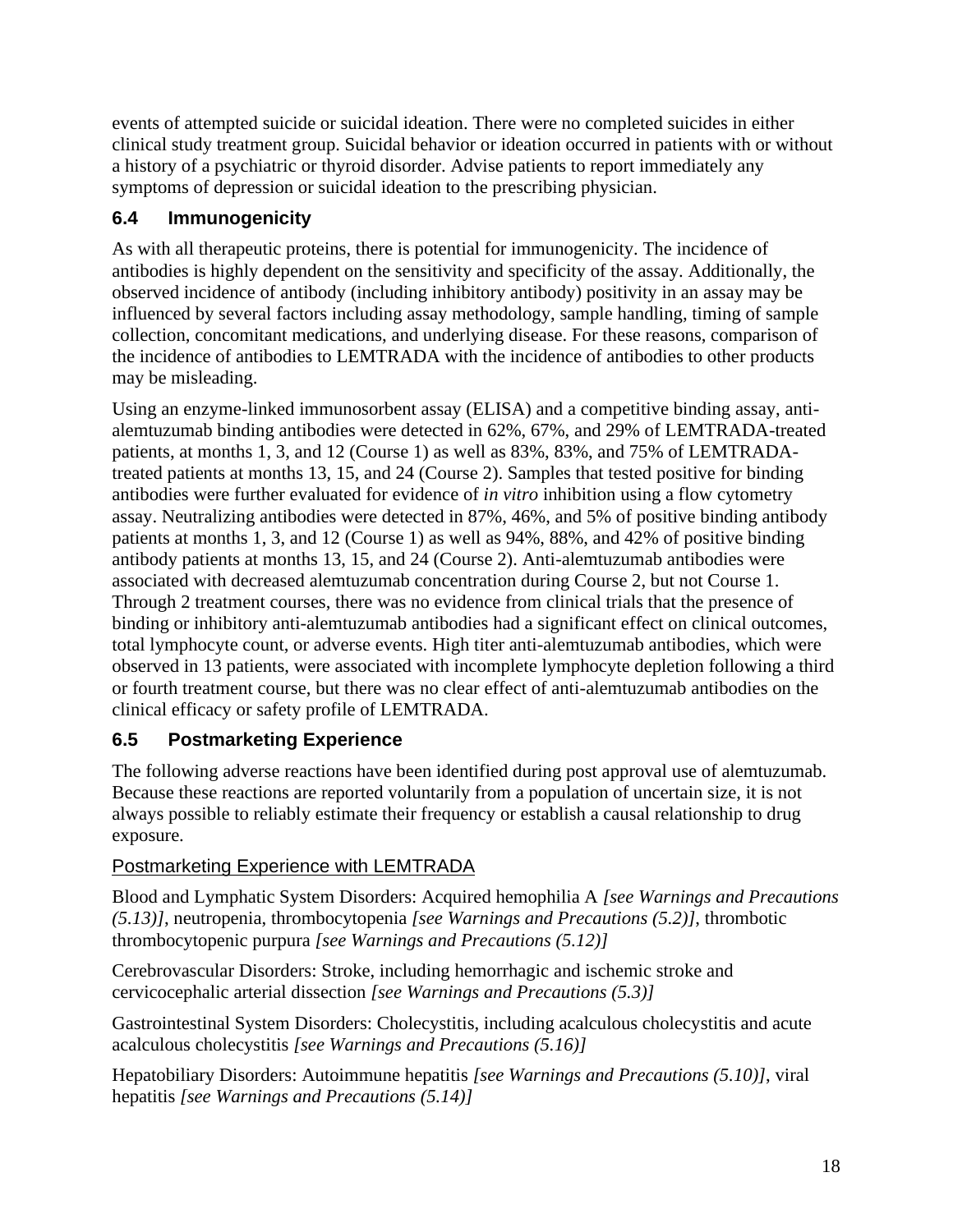Infections and Infestations: Opportunistic infections *[see Warnings and Precautions (5.14)]*, Progressive multifocal leukoencephalopathy *[see Warnings and Precautions (5.15)]*

Immune System Disorders: Autoimmune hepatitis, vasculitis, Guillain-Barré syndrome *[see Warnings and Precautions (5.1)]*, hemophagocytic lymphohistiocytosis *[see Warnings and Precautions (5.11)]*, sarcoidosis

Pulmonary System Disorders: Pulmonary alveolar hemorrhage *[see Warnings and Precautions (5.2)]*

#### Postmarketing Experience with CAMPATH

CAMPATH is approved for the treatment of B-cell chronic lymphocytic leukemia (B-CLL) and is generally administered at higher and more frequent doses (e.g., 30 mg) than recommended in the treatment of MS.

Cardiac Disorders: Congestive heart failure, cardiomyopathy, and decreased ejection fraction in non-MS patients previously treated with potentially cardiotoxic agents.

## **8 USE IN SPECIFIC POPULATIONS**

#### **8.1 Pregnancy**

#### Pregnancy Exposure Registry

There is a pregnancy exposure registry that monitors pregnancy outcomes in women exposed to LEMTRADA during pregnancy. Physicians are encouraged to register patients by calling 1-866- 758-2990.

## Risk Summary

There are no adequate data on the developmental risk associated with the use of LEMTRADA in pregnant women. LEMTRADA was embryolethal in pregnant huCD52 transgenic mice when administered during organogenesis *[see Animal data]*. Auto-antibodies may develop after administration of LEMTRADA. Placental transfer of anti-thyroid antibodies resulting in neonatal Graves' disease has been reported.

In the U.S. general population, the estimated background risk of major birth defects and miscarriage in clinically recognized pregnancies is 2% to 4% and 15% to 20%, respectively. The background risk of major birth defects and miscarriage for the indicated population is unknown.

#### Clinical Considerations

LEMTRADA induces persistent thyroid disorders *[see Warnings and Precautions (5.8)]*. Untreated hypothyroidism in pregnant women increases the risk for miscarriage and may have effects on the fetus including mental retardation and dwarfism. In mothers with Graves' disease, maternal thyroid stimulating hormone receptor antibodies can be transferred to a developing fetus and can cause neonatal Graves' disease. In a patient who developed Graves' disease after treatment with alemtuzumab, placental transfer of anti-thyrotropin receptor antibodies resulted in neonatal Graves' disease with thyroid storm in her infant who was born 1 year after alemtuzumab dosing *[see Warnings and Precautions (5.1)]*.

Data

Animal data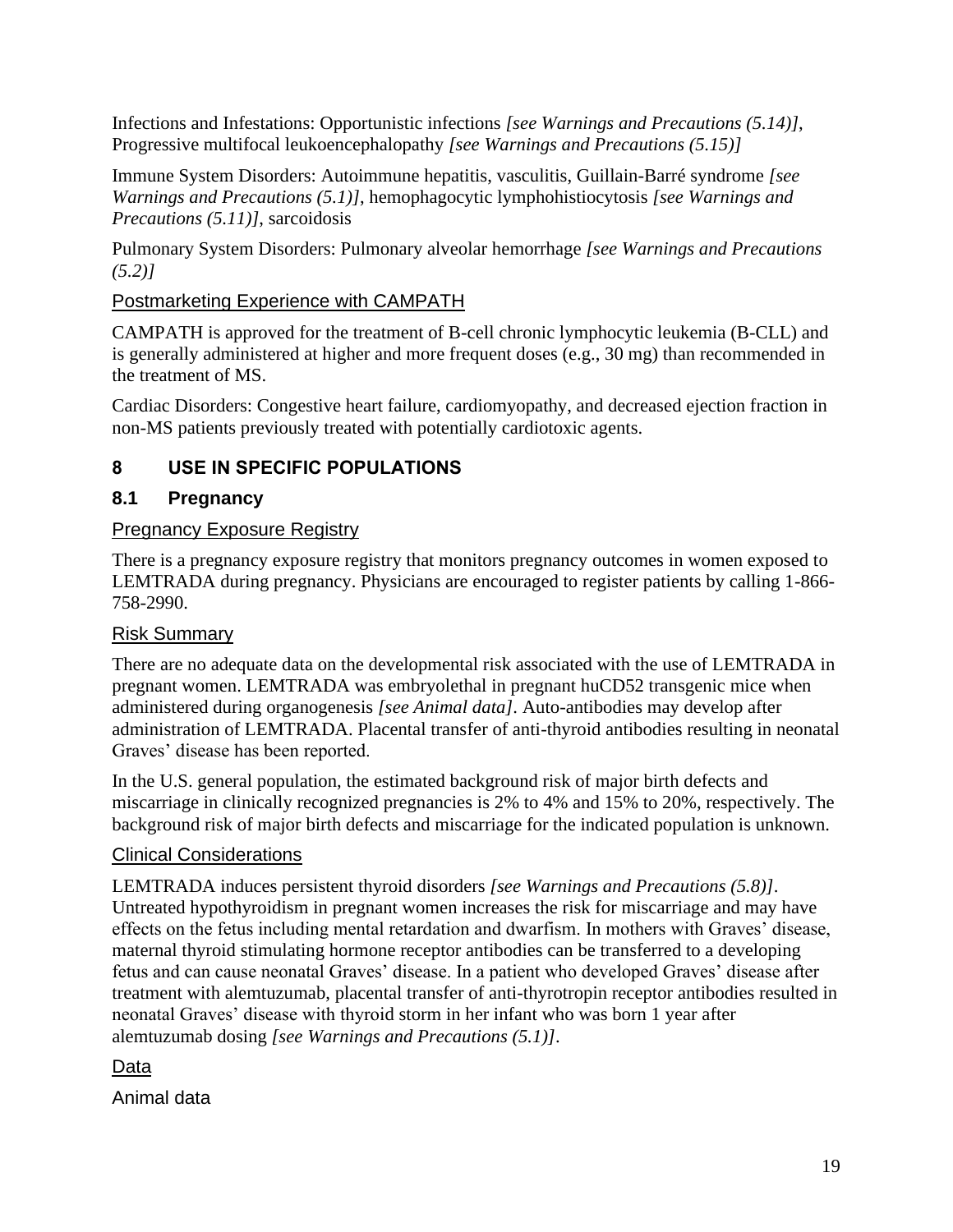When LEMTRADA was administered to pregnant huCD52 transgenic mice during organogenesis (gestation days [GD] 6-10 or GD 11-15) at doses of 3 or 10 mg/kg IV, no teratogenic effects were observed. However, there was an increase in embryolethality (increased postimplantation loss and the number of dams with all fetuses dead or resorbed) in pregnant animals dosed during GD 11-15. In a separate study in pregnant huCD52 transgenic mice, administration of LEMTRADA during organogenesis (GD 6-10 or GD 11-15) at doses of 3 or 10 mg/kg IV, decreases in B- and T-lymphocyte populations were observed in the offspring at both doses tested.

In pregnant huCD52 transgenic mice administered LEMTRADA at doses of 3 or 10 mg/kg/day IV throughout gestation and lactation, there was an increase in pup deaths during the lactation period at 10 mg/kg. Decreases in T- and B-lymphocyte populations and in antibody response were observed in offspring at both doses tested.

## **8.2 Lactation**

#### Risk Summary

There are no data on the presence of alemtuzumab in human milk, the effects on the breastfed infant, or the effects of the drug on milk production. Alemtuzumab was detected in the milk of lactating huCD52 transgenic mice administered LEMTRADA *[see Animal data]*.

The developmental and health benefits of breastfeeding should be considered along with the mother's clinical need for LEMTRADA and any potential adverse effects on the breastfed child from LEMTRADA or from the underlying maternal conditions.

#### Data

#### Animal data

Alemtuzumab was detected in the milk of lactating huCD52 transgenic mice following intravenous administration of LEMTRADA at a dose of 10 mg/kg on postpartum days 8-12. Serum levels of alemtuzumab were similar in lactating mice and offspring on postpartum Day 13 and were associated with evidence of pharmacological activity (decrease in lymphocyte counts) in the offspring.

## **8.3 Females and Males of Reproductive Potential**

#### **Contraception**

Before initiation of LEMTRADA treatment, women of childbearing potential should be counselled on the potential for a serious risk to the fetus. To avoid in utero exposure to LEMTRADA, women of childbearing potential should use effective contraceptive measures when receiving a course of treatment with LEMTRADA and for 4 months following that course of treatment *[see Use in Specific Populations (8.1)]*.

## **Infertility**

In huCD52 transgenic mice, administration of LEMTRADA prior to and during the mating period resulted in adverse effects on sperm parameters in males and reduced number of corpora lutea and implantations in females *[see Nonclinical Toxicology (13.1)]*.

# **8.4 Pediatric Use**

Safety and effectiveness in pediatric patients less than 17 years of age have not been established.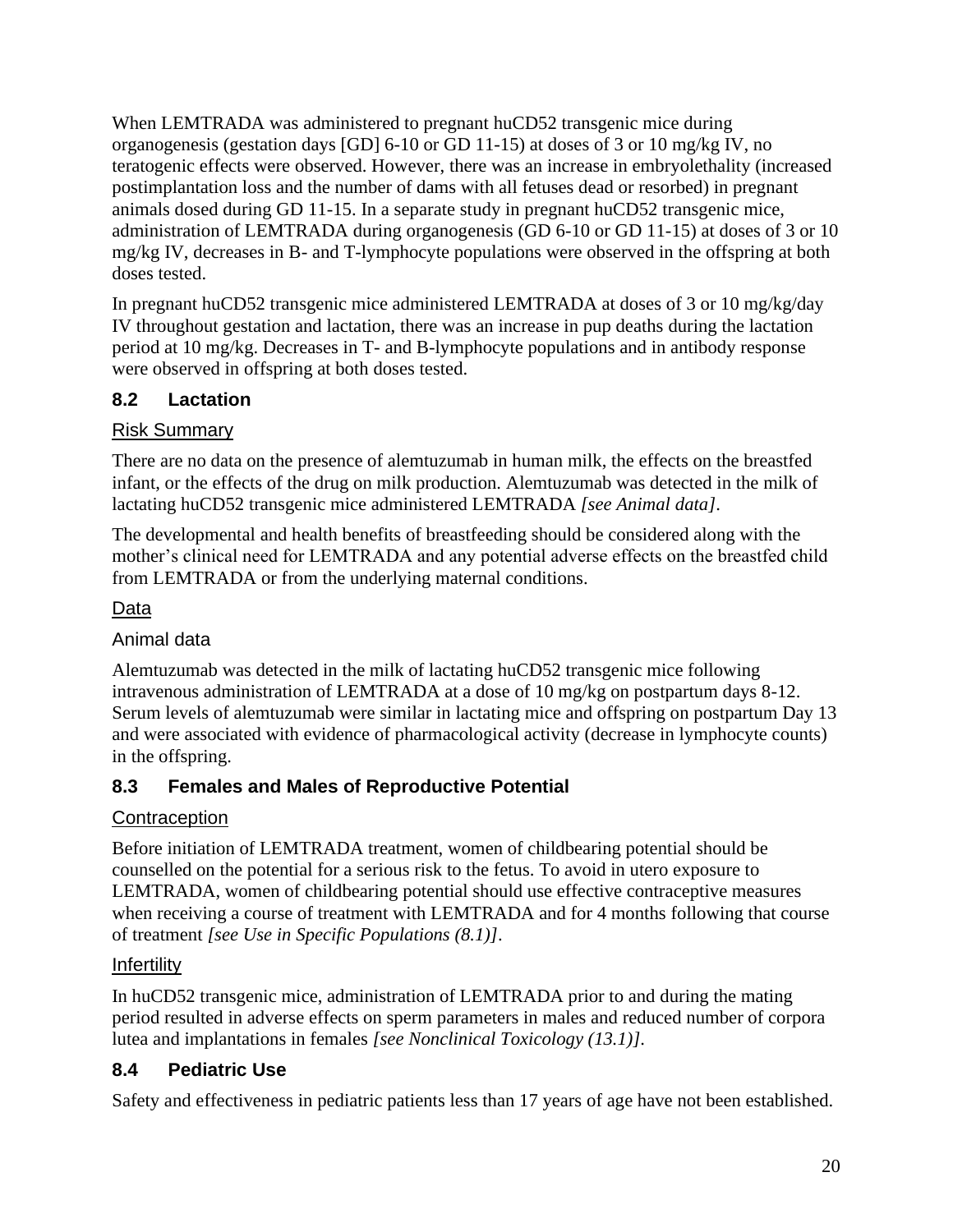Use of LEMTRADA is not recommended in pediatric patients due to the risks of autoimmunity, infusion reactions, and stroke, and because it may increase the risk of malignancies (thyroid, melanoma, lymphoproliferative disorders, and lymphoma) *[see Warnings and Precautions (5.1, 5.2, 5.3, 5.4)]*.

# **8.5 Geriatric Use**

Clinical studies of LEMTRADA did not include sufficient numbers of patients aged 65 and over to determine whether they respond differently than younger patients.

# **10 OVERDOSAGE**

Two MS patients experienced serious reactions (headache, rash, and either hypotension or sinus tachycardia) after a single accidental infusion up to 60 mg of LEMTRADA. Doses of LEMTRADA greater than those recommended may increase the intensity and/or duration of infusion reactions or its immune effects. There is no known antidote for alemtuzumab overdosage.

# **11 DESCRIPTION**

Alemtuzumab is a recombinant humanized IgG1 kappa monoclonal antibody directed against the cell surface glycoprotein, CD52. Alemtuzumab has an approximate molecular weight of 150 kD. Alemtuzumab is produced in mammalian cell (Chinese hamster ovary) suspension culture in a nutrient medium containing neomycin. Neomycin is not detectable in the final product.

LEMTRADA (alemtuzumab) injection is a sterile, clear and colorless to slightly yellow, solution (pH  $7.2 \pm 0.2$ ) for intravenous infusion.

Each 1 mL of solution contains 10 mg alemtuzumab, dibasic sodium phosphate (1.15 mg), disodium edetate dihydrate (0.0187 mg), polysorbate 80 (0.1 mg), potassium chloride (0.2 mg), potassium dihydrogen phosphate (0.2 mg), sodium chloride (8 mg), and Water for Injection, USP.

# **12 CLINICAL PHARMACOLOGY**

# **12.1 Mechanism of Action**

The precise mechanism by which alemtuzumab exerts its therapeutic effects in multiple sclerosis is unknown but is presumed to involve binding to CD52, a cell surface antigen present on T and B lymphocytes, and on natural killer cells, monocytes, and macrophages. Following cell surface binding to T and B lymphocytes, alemtuzumab results in antibody-dependent cellular cytolysis and complement-mediated lysis.

# **12.2 Pharmacodynamics**

# Effects of LEMTRADA on the Lymphocyte Population

LEMTRADA depletes circulating T and B lymphocytes after each treatment course. In clinical trials, the lowest cell counts occurred 1 month after a course of treatment at the time of the first post-treatment blood count. Lymphocyte counts then increased over time: B cell counts usually recovered within 6 months; T cell counts increased more slowly and usually remained below baseline 12 months after treatment. Approximately 60% of patients had total lymphocyte counts below the lower limit of normal 6 months after each treatment course and 20% had counts below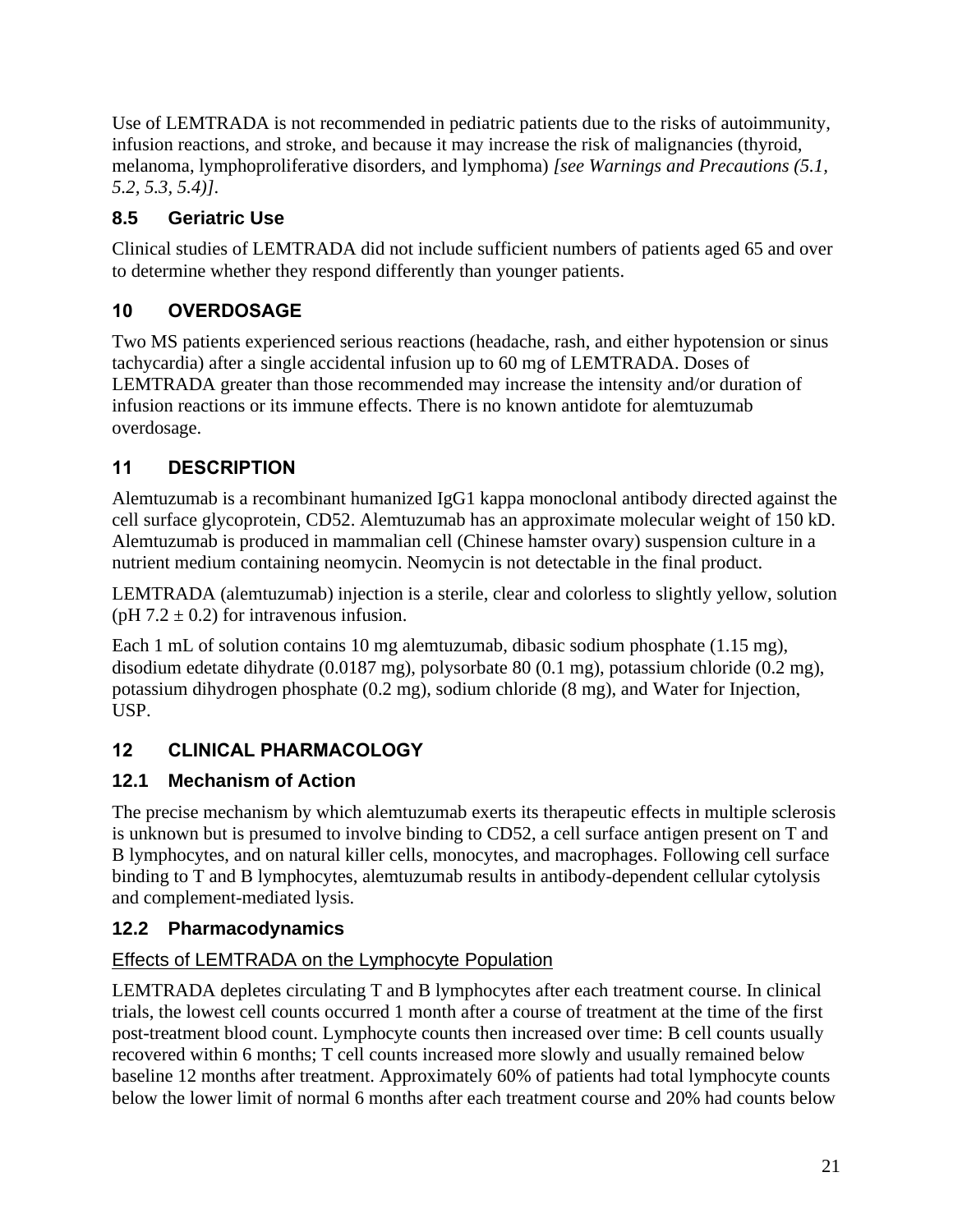the lower limit of normal after 12 months.

Reconstitution of the lymphocyte population varies for the different lymphocyte subtypes. At Month 1 in clinical trials, the mean CD4+ lymphocyte count was 40 cells per microliter, and, at Month 12, 270 cells per microliter. At 30 months, approximately half of patients had CD4+ lymphocyte counts that remained below the lower limit of normal.

## Cardiac Electrophysiology

In a study of 53 MS patients, alemtuzumab 12 mg per day for 5 days caused no changes in the QTc interval greater than 20 ms. An average 22 to 26 beats-per-minute increase in heart rate was observed for at least 2 hours after the first but not subsequent infusions.

## **12.3 Pharmacokinetics**

The pharmacokinetics of LEMTRADA were evaluated in a total of 148 patients with relapsing forms of MS who received 12 mg/day on 5 consecutive days, followed by 12 mg/day on 3 consecutive days 12 months following the first treatment course.

#### Absorption

Serum concentrations increased with each consecutive dose within a treatment course, with the highest observed concentrations occurring following the last infusion of a treatment course. The mean maximum concentration was 3014 ng/mL on Day 5 of the first treatment course, and 2276 ng/mL on Day 3 of the second treatment course.

#### **Distribution**

LEMTRADA is largely confined to the blood and interstitial space with a central volume of distribution of 14.1 L.

#### Elimination

The elimination half-life was approximately 2 weeks and was comparable between courses. The serum concentrations were generally undetectable (<60 ng/mL) within approximately 30 days following each treatment course.

#### Specific Populations

Age, race, or gender had no effect on the pharmacokinetics of LEMTRADA.

# **13 NONCLINICAL TOXICOLOGY**

## **13.1 Carcinogenesis, Mutagenesis, Impairment of Fertility**

Studies to assess the carcinogenic or genotoxic potential of LEMTRADA have not been conducted.

When LEMTRADA (3 or 10 mg/kg IV) was administered to huCD52 transgenic male mice on 5 consecutive days prior to cohabitation with untreated wild-type females, no effect on fertility or reproductive performance was observed. However, adverse effects on sperm parameters (including abnormal morphology [detached/no head] and reduced total count and motility) were observed at both doses tested.

When LEMTRADA (3 or 10 mg/kg IV) was administered to huCD52 transgenic female mice for 5 consecutive days prior to cohabitation with untreated wild-type males, there was a decrease in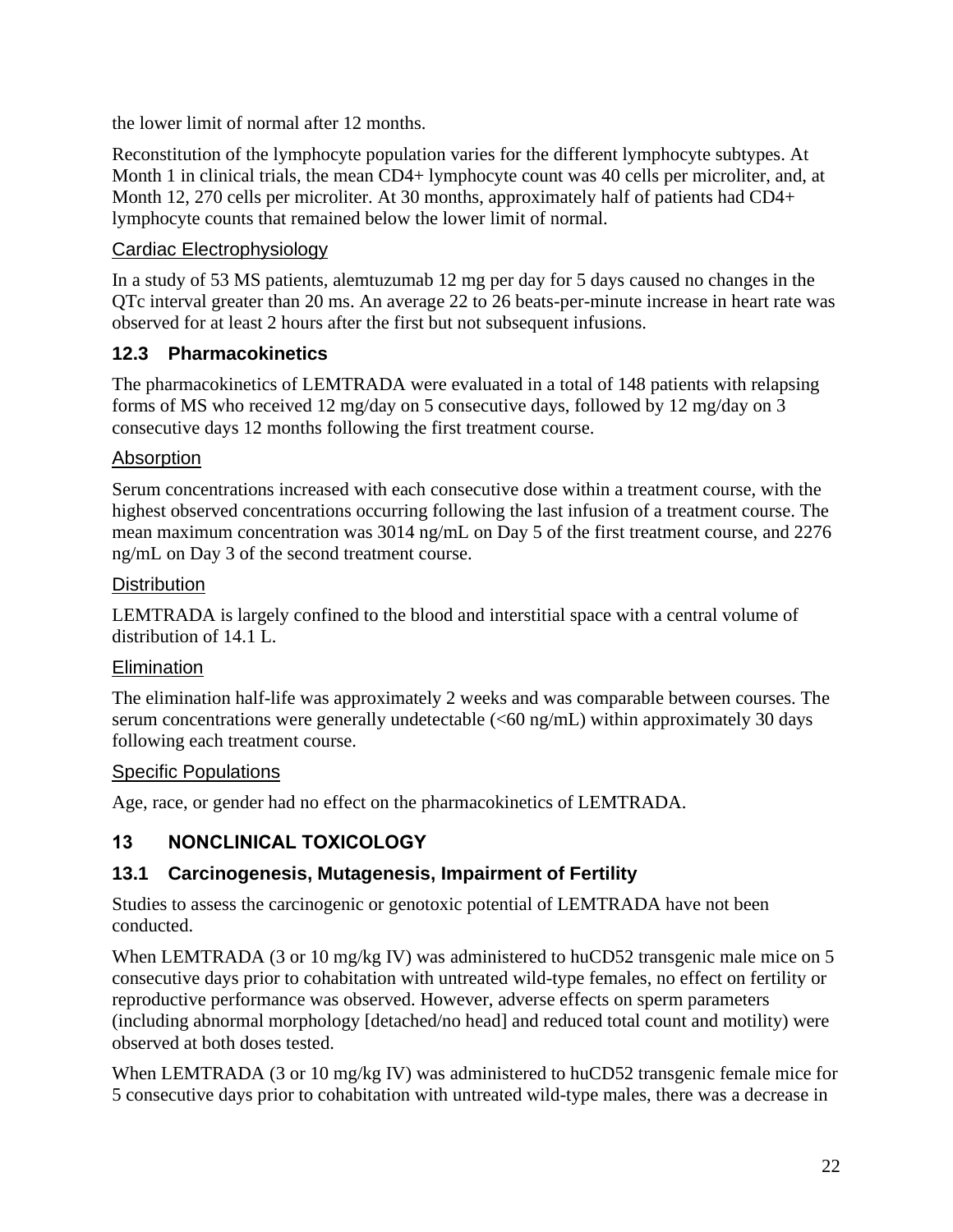the average number of corpora lutea and implantation sites and an increase in postimplantation loss, resulting in fewer viable embryos at the higher dose tested.

## **14 CLINICAL STUDIES**

The efficacy of LEMTRADA was demonstrated in two studies (Study 1 and 2) that evaluated LEMTRADA 12 mg in patients with relapsing-remitting multiple sclerosis (RRMS). LEMTRADA was administered by intravenous infusion once daily over a 5-day course, followed one year later by intravenous infusion once daily over a 3-day course. Both studies included patients who had experienced at least 2 relapses during the 2 years prior to trial entry and at least 1 relapse during the year prior to trial entry. Neurological examinations were performed every 12 weeks and at the time of suspected relapse. Magnetic resonance imaging (MRI) evaluations were performed annually.

#### Study 1

Study 1 was a 2-year randomized, open-label, rater-blinded, active comparator (interferon beta-1a 44 micrograms administered subcutaneously three times a week) controlled study in patients with RRMS. Patients entering Study 1 had Expanded Disability Status Scale (EDSS) scores of 5 or less and had to have experienced at least one relapse while on interferon beta or glatiramer acetate therapy.

Patients were randomized to receive LEMTRADA (n=426) or interferon beta-1a (n=202). At baseline, the mean age was 35 years, the mean disease duration was 4.5 years, and the mean EDSS score was 2.7.

The clinical outcome measures were the annualized relapse rate (ARR) over 2 years and the time to confirmed disability progression. Confirmed disability progression was defined as at least a 1 point increase above baseline EDSS (1.5 point increase for patients with baseline EDSS of 0) sustained for 6 months. The MRI outcome measure was the change in T2 lesion volume.

The annualized relapse rate was significantly lower in patients treated with LEMTRADA than in patients who received interferon beta-1a. Time to onset of 6-month confirmed disability progression was significantly delayed with LEMTRADA treatment compared to interferon beta-1a. There was no significant difference between the treatment groups for the change in T2 lesion volume. The results of Study 1 are shown in Table 2 and Figure 1.

#### **Table 2: Clinical and MRI Results of Study 1**

|                                                              | <b>LEMTRADA</b> | interferon beta-1a | p-value  |
|--------------------------------------------------------------|-----------------|--------------------|----------|
|                                                              |                 | 44 mcg             |          |
|                                                              | $(N=426)$       | $(N=202)$          |          |
| <b>Clinical Outcomes</b>                                     |                 |                    |          |
| Annualized relapse rate                                      | 0.26            | 0.52               | < 0.0001 |
| Relative reduction                                           | 49%             |                    |          |
| Proportion of patients with disability progression at Year 2 | 13%             | 21%                | 0.0084   |
| Relative risk reduction                                      | 42%             |                    |          |
| Percent of patients remaining relapse-free at Year 2         | 65%             | 47%                | < 0.0001 |
| <b>MRI Outcomes</b>                                          |                 |                    |          |
| Percent change in T2 lesion volume from baseline             | $-1.3$          | $-1.2$             | 0.14     |

#### **Figure 1: Time to 6-month Confirmed Disability Progression (Study 1)**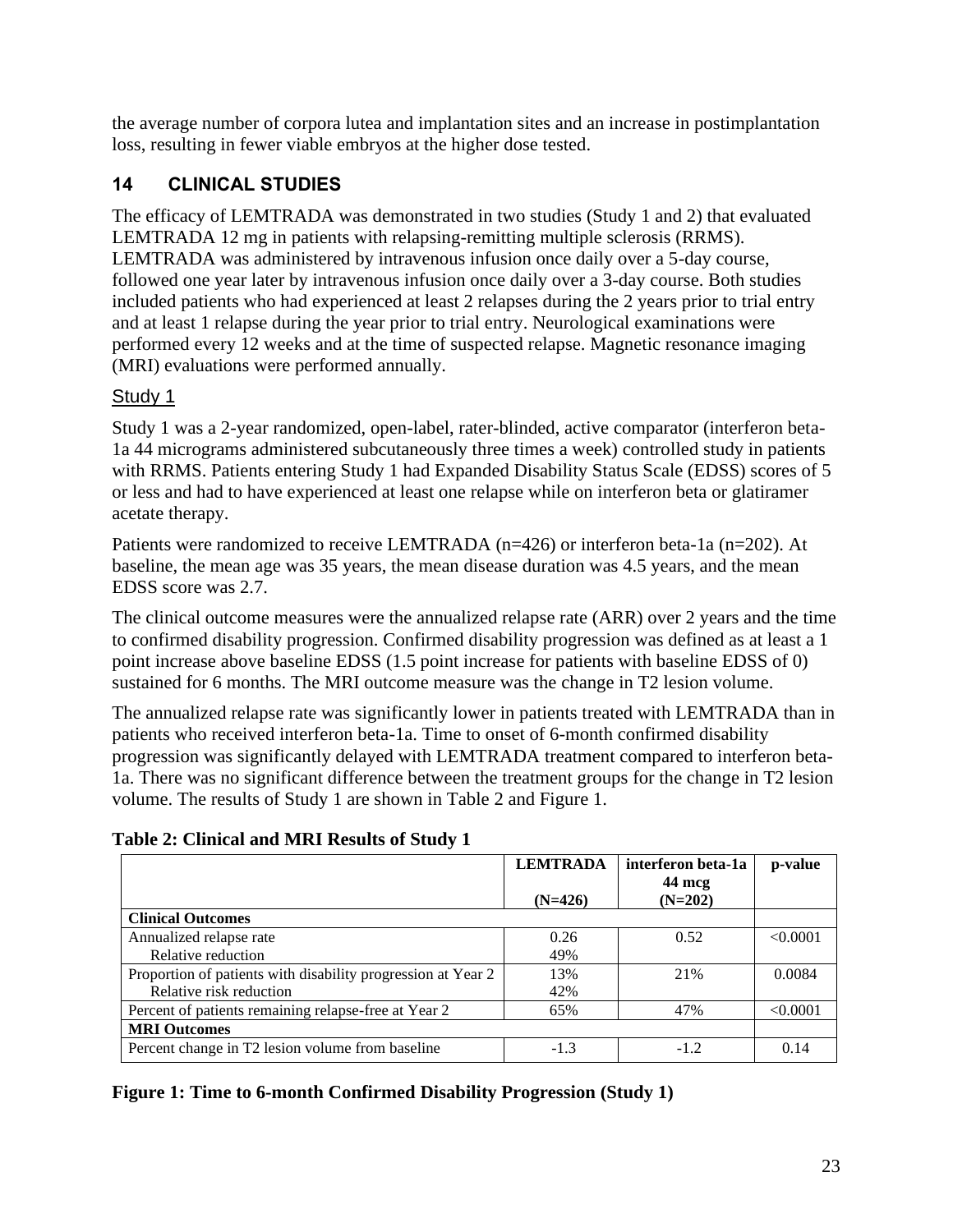

#### Study 2

Study 2 was a 2-year randomized, open-label, rater-blinded, active comparator (interferon beta-1a 44 micrograms administered subcutaneously three times a week) controlled study in patients with RRMS. Patients entering Study 2 had EDSS scores of 3 or less and no prior treatment for multiple sclerosis.

Patients were randomized to receive LEMTRADA (n=376) or interferon beta-1a (n=187). At baseline, the mean age was 33 years, the mean disease duration was 2 years, and the mean EDSS score was 2.

The clinical outcome measures were the annualized relapse rate (ARR) over 2 years and the time to confirmed disability progression, as defined in Study 1. The MRI outcome measure was the change in T2 lesion volume.

The annualized relapse rate was significantly lower in patients treated with LEMTRADA than in patients who received interferon beta-1a. There was no significant difference between the treatment groups for the time to confirmed disability progression and for the primary MRI endpoint (change in T2 lesion volume). The results for Study 2 are shown in Table 3.

| Table 3: Clinical and MRI Results of Study 2 |
|----------------------------------------------|
|----------------------------------------------|

|                                                              | $(N=376)$ | LEMTRADA   interferon beta-1a<br>$44 \text{ mcg}$<br>$(N=187)$ | p-value  |
|--------------------------------------------------------------|-----------|----------------------------------------------------------------|----------|
| <b>Clinical Outcomes</b>                                     |           |                                                                |          |
| Annualized relapse rate                                      | 0.18      | 0.39                                                           | < 0.0001 |
| Relative reduction                                           | 55%       |                                                                |          |
| Proportion of patients with disability progression at Year 2 | 8%        | 11%                                                            | 0.22     |
| Relative risk reduction                                      | 30%       |                                                                |          |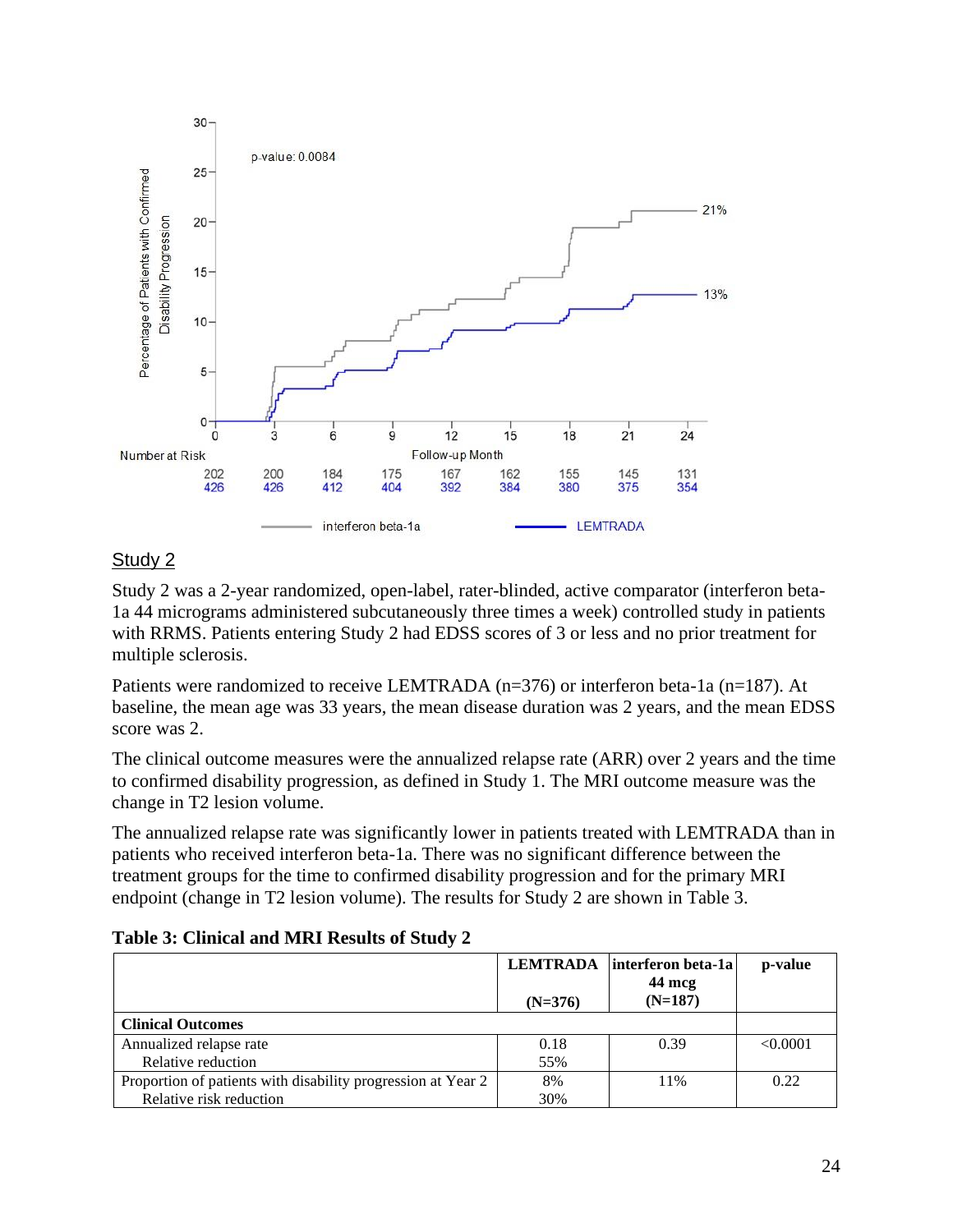|                                                      | $(N=376)$ | LEMTRADA   interferon beta-1a  <br>44 mcg<br>$(N=187)$ | p-value  |
|------------------------------------------------------|-----------|--------------------------------------------------------|----------|
| Percent of patients remaining relapse-free at Year 2 | 78%       | 59%                                                    | < 0.0001 |
| <b>MRI Outcomes</b>                                  |           |                                                        |          |
| Percent change in T2 lesion volume from baseline     | $-9.3$    | $-6.5$                                                 | 0.31     |

## **16 HOW SUPPLIED/STORAGE AND HANDLING**

## **16.1 How Supplied**

LEMTRADA (alemtuzumab) injection is a sterile, clear and colorless to slightly yellow solution for intravenous infusion, containing no antimicrobial preservatives.

Each LEMTRADA carton (NDC: 58468-0200-1) contains one single-dose vial that delivers 12 mg/1.2 mL (10 mg/mL). The vial stopper is not made with natural rubber latex.

## **16.2 Storage and Handling**

Store LEMTRADA vials at 2°C to 8°C (36°F to 46°F). Do not freeze or shake. Store in original carton to protect from light.

## **17 PATIENT COUNSELING INFORMATION**

Advise the patient to read the FDA-approved patient labeling (Medication Guide).

#### Autoimmunity

- Advise patients to contact their healthcare provider promptly if they experience any symptoms of potential autoimmune disease. Give examples of important symptoms such as bleeding, easy bruising, petechiae, purpura, hematuria, edema, jaundice, or hemoptysis *[see Warnings and Precautions (5.1)]*.
- Advise patients of the importance of monthly blood and urine tests for 48 months following the last course of LEMTRADA to monitor for signs of autoimmunity because early detection and prompt treatment can help prevent serious and potentially fatal outcomes associated with these events. Advise patients that monitoring may need to continue past 48 months if they have signs or symptoms of autoimmunity.
- Advise patients that LEMTRADA may cause hyperthyroid or hypothyroid disorders.
- Advise patients to contact their healthcare provider if they experience symptoms reflective of a potential thyroid disorder such as unexplained weight loss or gain, fast heartbeat or palpitations, nervousness, worsening tiredness, eye swelling, constipation, or feeling cold.
- Advise women of childbearing potential of the risks of pregnancy with concomitant thyroid disease. Advise women of childbearing potential to discuss pregnancy planning with their doctor.
- Cases of autoimmune hepatitis have been reported in patients treated with LEMTRADA. Advise patients to contact their healthcare provider right away if they develop signs or symptoms suggestive of hepatic dysfunction such as unexplained nausea, vomiting, abdominal pain, fatigue, anorexia, jaundice and/or dark urine, or bleeding or bruising more easily than normal.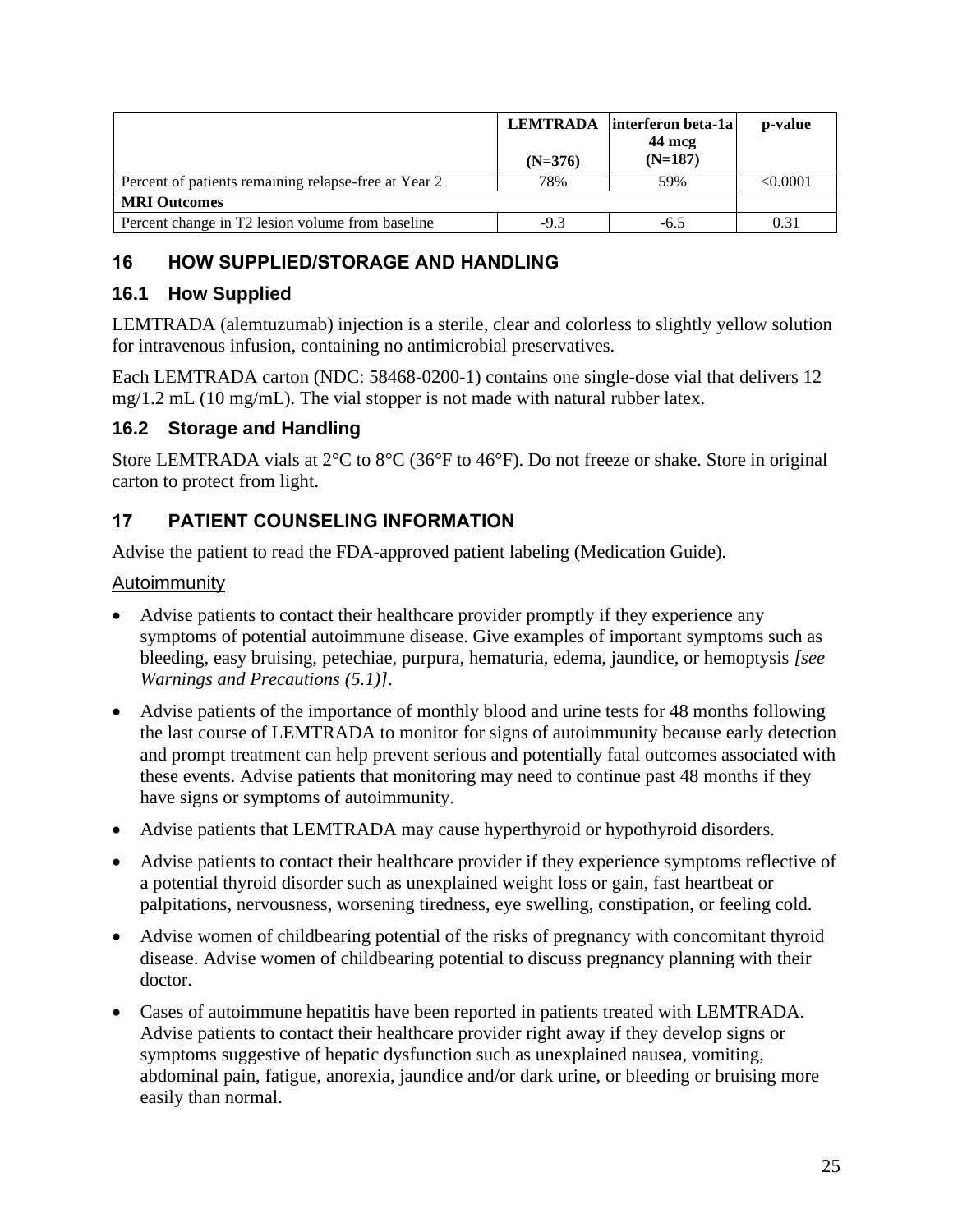• Advise patients to contact their healthcare provider if they experience symptoms of acquired hemophilia A such as spontaneous bruising, nose bleeds, painful or swollen joints, other types of bleeding, or bleeding from a cut that may take longer than usual to stop.

#### Infusion Reactions

- Advise patients that infusion reactions can occur at the time of infusion or after they leave the infusion center *[see Warnings and Precautions (5.2)]*.
- Instruct the patient to remain at the infusion center for at least 2 hours after each LEMTRADA infusion, or longer at the discretion of the healthcare provider. Advise patients that symptoms of infusion reactions may occur after they leave the infusion center and to report these symptoms to their healthcare provider.
- Advise patients that their healthcare provider will monitor vital signs, including blood pressure, before and during the infusion and to contact their healthcare provider promptly if they experience infusion reactions, which include swelling in the mouth or throat, difficulty breathing, weakness, abnormal heart rate (fast, slow, or irregular), chest pain, rash, facial drooping, sudden severe headache, weakness on one side of the body, difficulty with speech, or neck pain.
- Instruct patients that there have also been reports of rare but serious infusion reactions, including bleeding in the lung, chest tightness/pain or discomfort, heart attack, and stroke or tears in blood vessels supplying the brain, which should be reported to your healthcare provider.
- Advise patients that reactions may occur following any of the doses during the treatment course. In the majority of cases, reactions occurred within 1-3 days of the infusion.

#### Stroke and Cervicocephalic Arterial Dissection

• Educate patients on the symptoms and instruct patients to seek immediate medical attention if symptoms of stroke or cervicocephalic arterial dissection occur (e.g., neck pain, weakness on one side, facial droop, difficulty with speech, sudden severe headache) *[see Warnings and Precautions (5.3)]*.

#### **Malignancies**

- Advise patients that LEMTRADA may increase their risk of malignancies including thyroid cancer and melanoma *[see Warnings and Precautions (5.4)]*.
- Advise patients to report symptoms of thyroid cancer, including a new lump or swelling in the neck, pain in the front of the neck, hoarseness or other voice changes that do not go away, trouble swallowing or breathing, or a constant cough not due to a cold.
- Advise patients that they should have baseline and yearly skin examinations.

#### LEMTRADA REMS Program

- LEMTRADA is available only through a restricted program called the LEMTRADA REMS Program *[see Warnings and Precautions (5.5)]*. Inform the patient of the following notable requirements:
	- o Patients and providers must be enrolled in the program.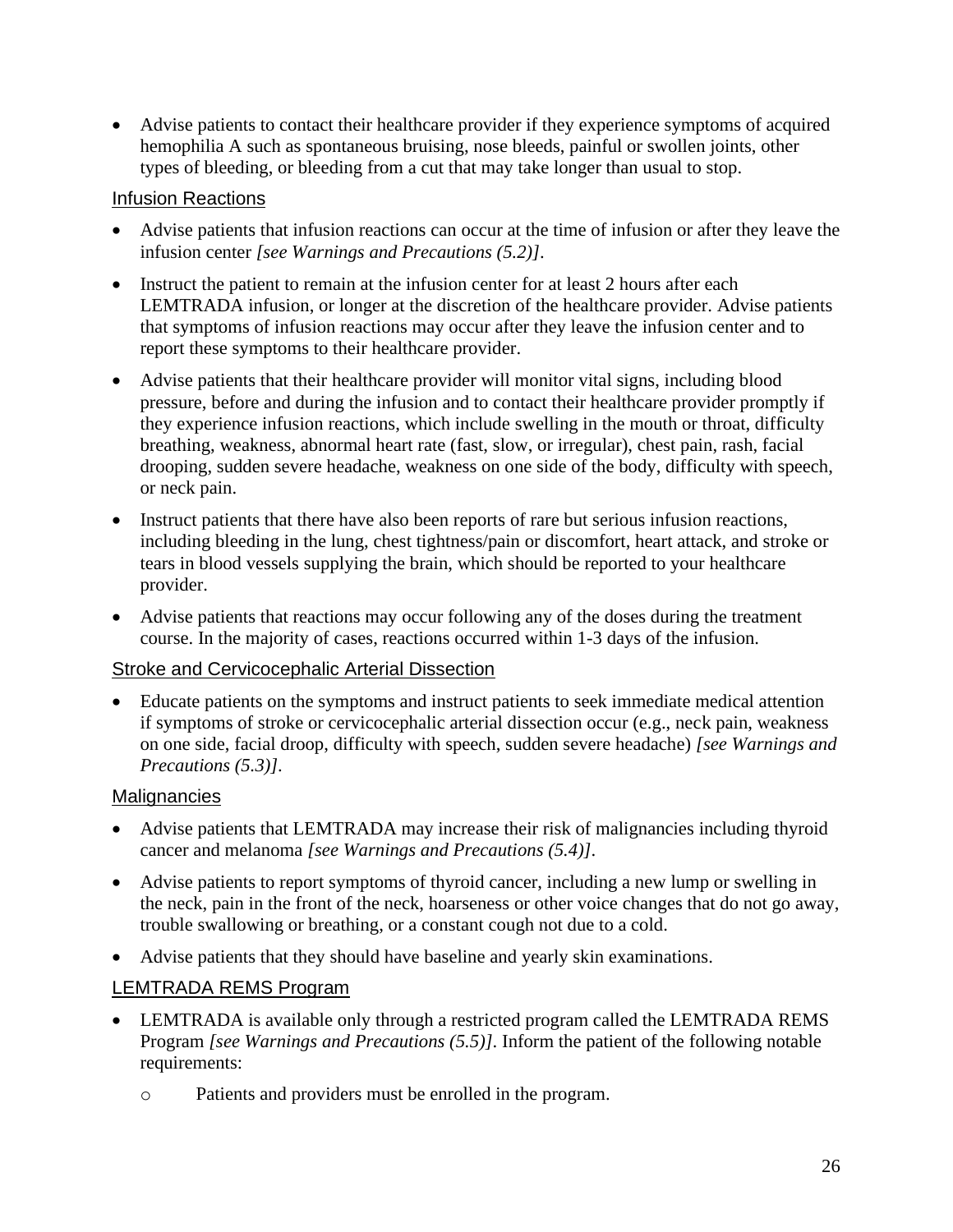- o Patients must comply with the ongoing monitoring requirements.
- o Patients must report any side effects or symptoms to their doctor.
- LEMTRADA is available only at certified infusion centers participating in the program. Therefore, provide patients with information on the LEMTRADA REMS Program in order to locate an infusion center.
- Advise patients to read the LEMTRADA REMS material for patients, *What You Need to Know About LEMTRADA Treatment: A Patient Guide* and *What You Need to Know About LEMTRADA Treatment and Infusion Reactions: A Patient Guide.*
- Instruct patients to carry the LEMTRADA REMS Patient Safety Information Card with them in case of an emergency.

#### Hemophagocytic Lymphohistiocytosis

- Inform patients that treatment with LEMTRADA may increase the risk of a type of excessive immune activation (hemophagocytic lymphohistiocytosis), which can be fatal, particularly if not diagnosed and treated early.
- Advise patients to contact their healthcare provider immediately if they experience symptoms such as fever, swollen glands, skin rash, or new neurologic symptoms such as mental status changes, ataxia, or seizures.
- In cases reported with LEMTRADA, symptoms occurred within approximately thirteen months to thirty-three months following the initiation of treatment.

#### Thrombotic Thrombocytopenic Purpura

- Inform patients that there have been reports of TTP in patients treated with LEMTRADA and that this is a potentially life-threatening condition *[see Warnings and Precautions (5.12)]*.
- Instruct patients to get prompt medical attention if they experience symptoms of TTP such as fever, fatigue, pallor, purpura, jaundice, tachycardia, dyspnea, hematuria, dark-colored urine, decreased urine volume, abdominal pain, nausea, vomiting, or new neurological symptoms such as confusion, altered mental status, vision or speech changes, or seizures.

#### Infections

- Advise patients to contact their healthcare provider if they develop symptoms of serious infection such as fatigue, fever, or swollen glands *[see Warnings and Precautions (5.14)]*.
- Advise patients to complete any necessary immunizations at least 6 weeks prior to treatment with LEMTRADA *[see Dosage and Administration (2.1)]*. Advise patients that they should talk to their healthcare provider before taking any vaccine after recent treatment with LEMTRADA *[see Warnings and Precautions (5.14)]*.
- Advise patients to avoid or adequately heat foods that are potential sources of *Listeria monocytogenes* prior to receiving LEMTRADA and if they have had a recent course of LEMTRADA. The duration of increased risk for *Listeria* infection after LEMTRADA administration is not known. Inform patients that *Listeria* infection can lead to significant complications or death *[see Warnings and Precautions (5.14)]*.
- Advise patients to take their prescribed medication for herpes prophylaxis as directed by their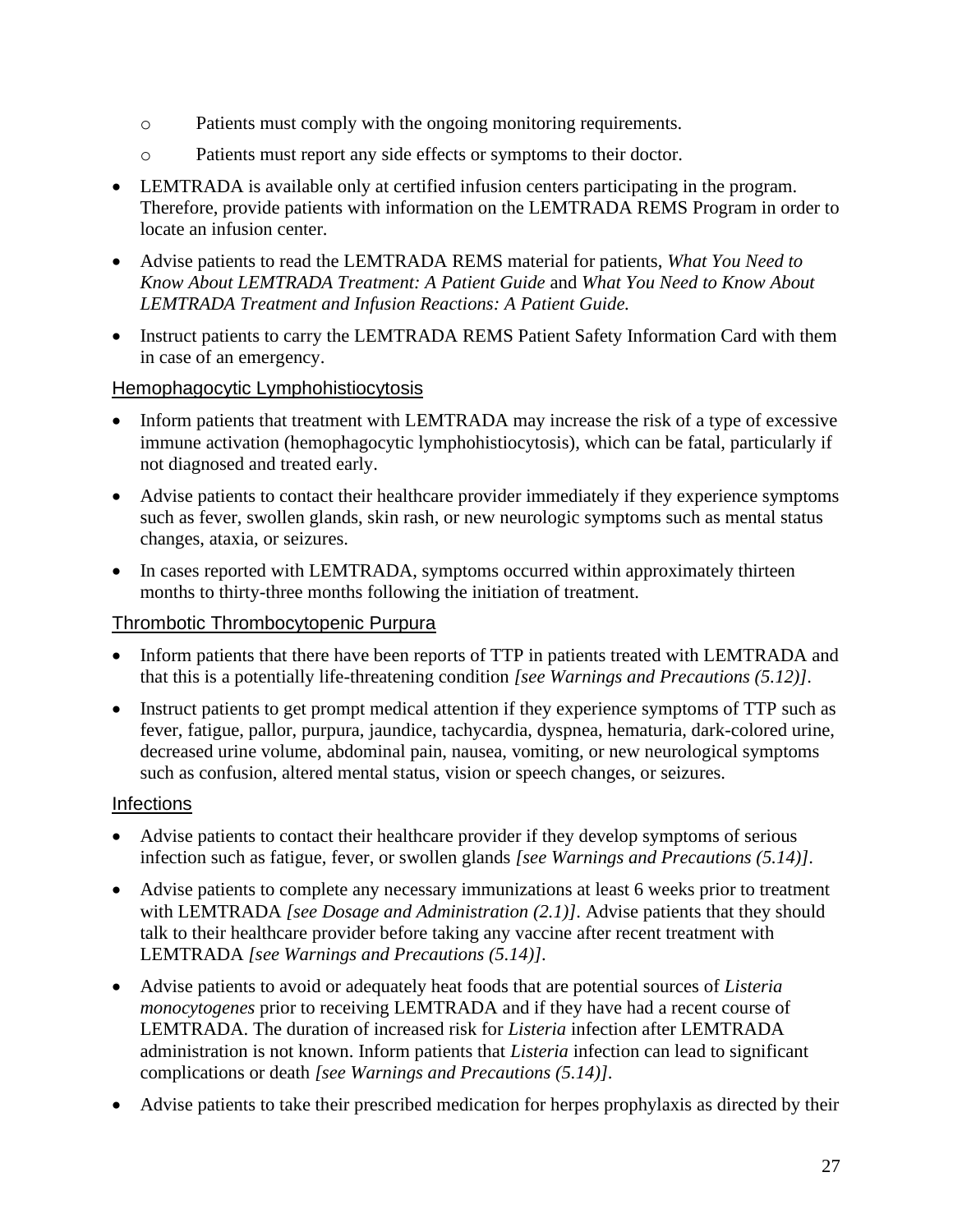healthcare provider *[see Warnings and Precautions (5.14)]*.

• Advise patients that yearly HPV screening is recommended *[see Warnings and Precautions (5.14)]*.

#### Progressive Multifocal Leukoencephalopathy

• Inform patients that progressive multifocal leukoencephalopathy (PML) has occurred in a patient who received LEMTRADA. Inform the patient that PML is characterized by a progression of deficits and usually leads to death or severe disability over weeks or months. Instruct the patient of the importance of contacting their doctor if they develop any symptoms suggestive of PML. Inform the patient that typical symptoms associated with PML are diverse, progress over days to weeks, and include progressive weakness on one side of the body or clumsiness of limbs, disturbance of vision, and changes in thinking, memory, and orientation leading to confusion and personality changes *[see Warnings and Precautions (5.15)]*.

#### Acute Acalculous Cholecystitis

• Advise patients to report symptoms of acute acalculous cholecystitis. These include abdominal pain, abdominal tenderness, fever, nausea, and vomiting *[see Warnings and Precautions (5.16)]*.

#### **Pneumonitis**

• Advise patients that pneumonitis has been reported in patients treated with LEMTRADA *[see Warnings and Precautions (5.17)]*. Advise patients to report symptoms of lung disease such as shortness of breath, cough, wheezing, chest pain or tightness, and hemoptysis.

## Concomitant Use of CAMPATH

• Advise patients that alemtuzumab is the same drug as CAMPATH for use in B-CLL. Patients should inform their healthcare provider if they have taken CAMPATH *[see Warnings and Precautions (5.18)]*.

## Pregnancy Exposure Registry

• Advise patients that there is a pregnancy exposure registry that monitors pregnancy outcomes in women exposed to LEMTRADA during pregnancy *[see Use in Specific Populations (8.1)]*.

## Fetal Risk

• Inform patients that LEMTRADA may cause fetal harm. Discuss with women of childbearing age whether they are pregnant, might be pregnant, or are trying to become pregnant. Advise women of childbearing age of the need for effective contraception during LEMTRADA treatment and for 4 months after a treatment course of LEMTRADA. Advise the patient that if she should nevertheless become pregnant, she should immediately inform her physician.

Manufactured and distributed by: Genzyme Corporation Cambridge, MA 02142 US License Number: 1596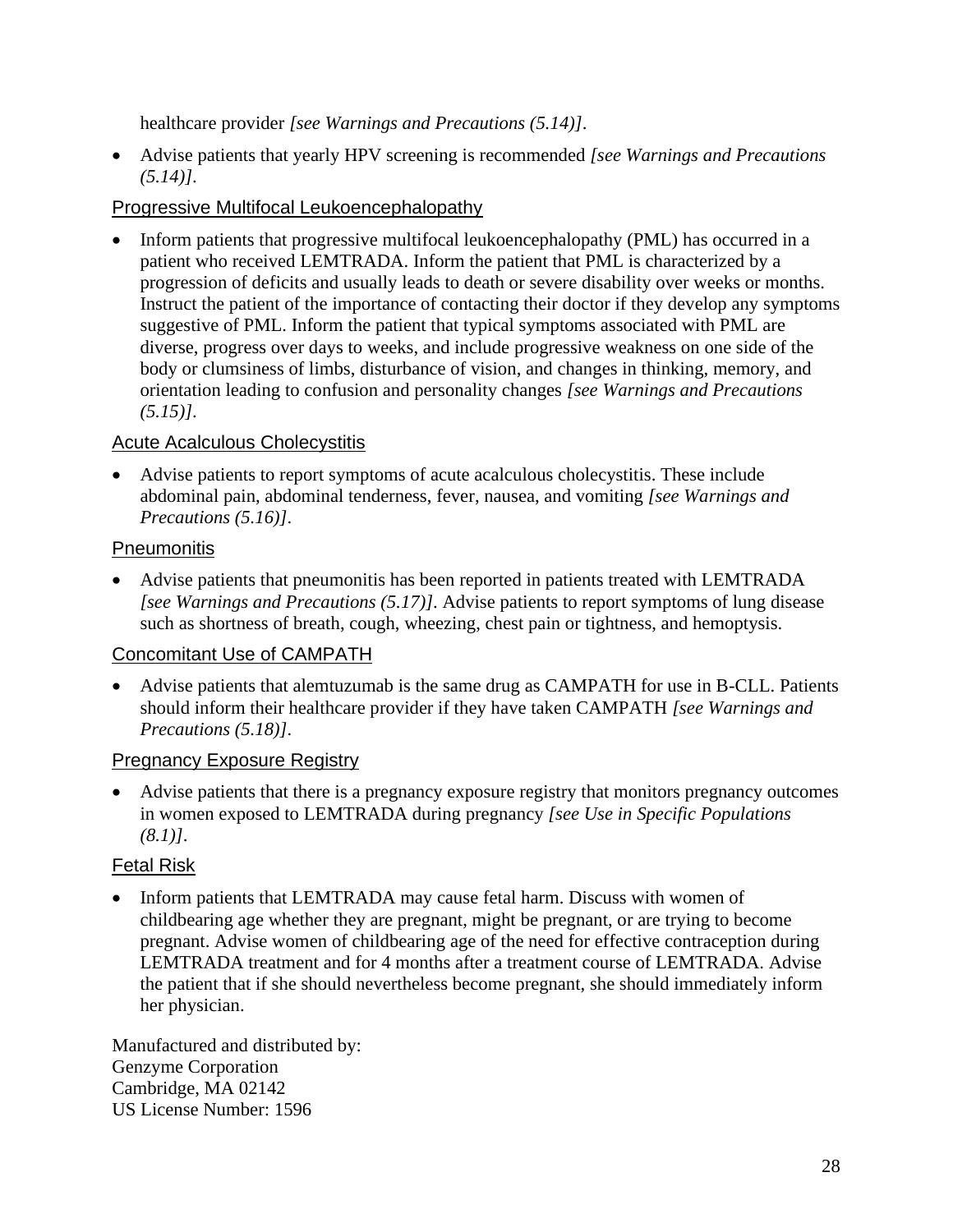LEMTRADA and CAMPATH are registered trademarks of Genzyme Corporation. ©2021 Genzyme Corporation.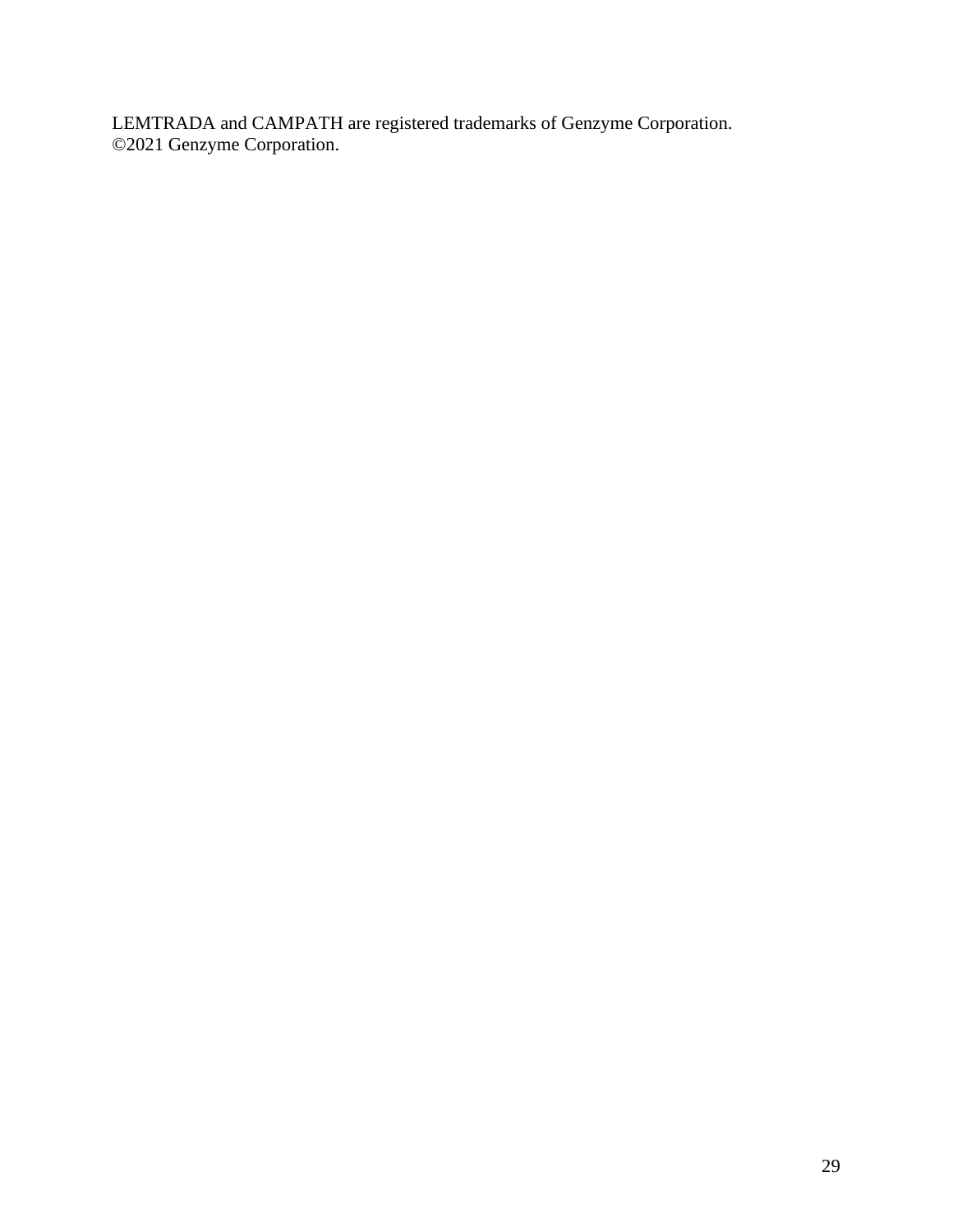#### **MEDICATION GUIDE**

#### LEMTRADA® (lem-TRA-da)

#### (alemtuzumab), injection for intravenous infusion

Read this Medication Guide before you start receiving LEMTRADA and before you begin each treatment course. There may be new information. This information does not take the place of talking to your healthcare provider about your medical condition or treatment.

#### **What is the most important information I should know about LEMTRADA?**

#### **LEMTRADA can cause serious side effects, including:**

- **1. Serious autoimmune problems.** Some people receiving LEMTRADA develop a condition where the immune cells in your body attack other cells or organs in the body (autoimmunity) which can be serious and may cause death. Serious autoimmune problems may include:
	- **immune thrombocytopenic purpura (ITP).** LEMTRADA may cause the number of platelets in your blood to be reduced (ITP). ITP can cause severe bleeding that may cause life-threatening problems. Call your healthcare provider right away if you have any of the following symptoms:
		- o easy bruising
		- o bleeding from a cut that is hard to stop
		- o coughing up blood
		- o heavier menstrual periods than normal
		- $\circ$  bleeding from your gums or nose that is new or takes longer than usual to stop
		- o small, scattered spots on your skin that are red, pink, or purple
	- **kidney problems.** LEMTRADA may cause a serious kidney problem called anti-glomerular basement membrane disease. If this happens and you do not get treated, anti-glomerular basement membrane disease can lead to severe kidney damage, kidney failure that needs dialysis, a kidney transplant, or death. Call your healthcare provider right away if you have any of the following symptoms:
		- o swelling of your legs or feet
		- o blood in the urine (red or tea-colored urine)
		- o decrease in urine
		- o fatigue
		- o coughing up blood

Side effects may happen while you receive LEMTRADA and for 4 years after you stop receiving LEMTRADA. Your healthcare provider will order blood and urine tests before you receive, while you are receiving, and every month for 4 years after you receive your last LEMTRADA infusion. You may need to continue these blood and urine tests after 4 years if you have any autoimmune signs or symptoms. The blood and urine tests will help your healthcare provider watch for signs and symptoms of serious autoimmune problems.

It is important to have your blood and urine tested, even if you are feeling well and do not have any symptoms from LEMTRADA and your multiple sclerosis. This may help your healthcare provider find any problems early.

**2. Serious infusion reactions.** LEMTRADA can cause serious infusion reactions that may cause death. Serious infusion reactions may happen while you receive, or up to 24 hours or longer after you receive LEMTRADA.

You will receive your infusion at a healthcare facility with equipment and staff trained to manage infusion reactions. You will be watched while you receive and for at least **2** hours after you receive LEMTRADA. **It is important** that you stay at the infusion center for at least **2** hours after your infusion is finished or longer if your healthcare provider decides you need to stay longer. If a serious infusion reaction happens while you are receiving LEMTRADA, your infusion may be stopped.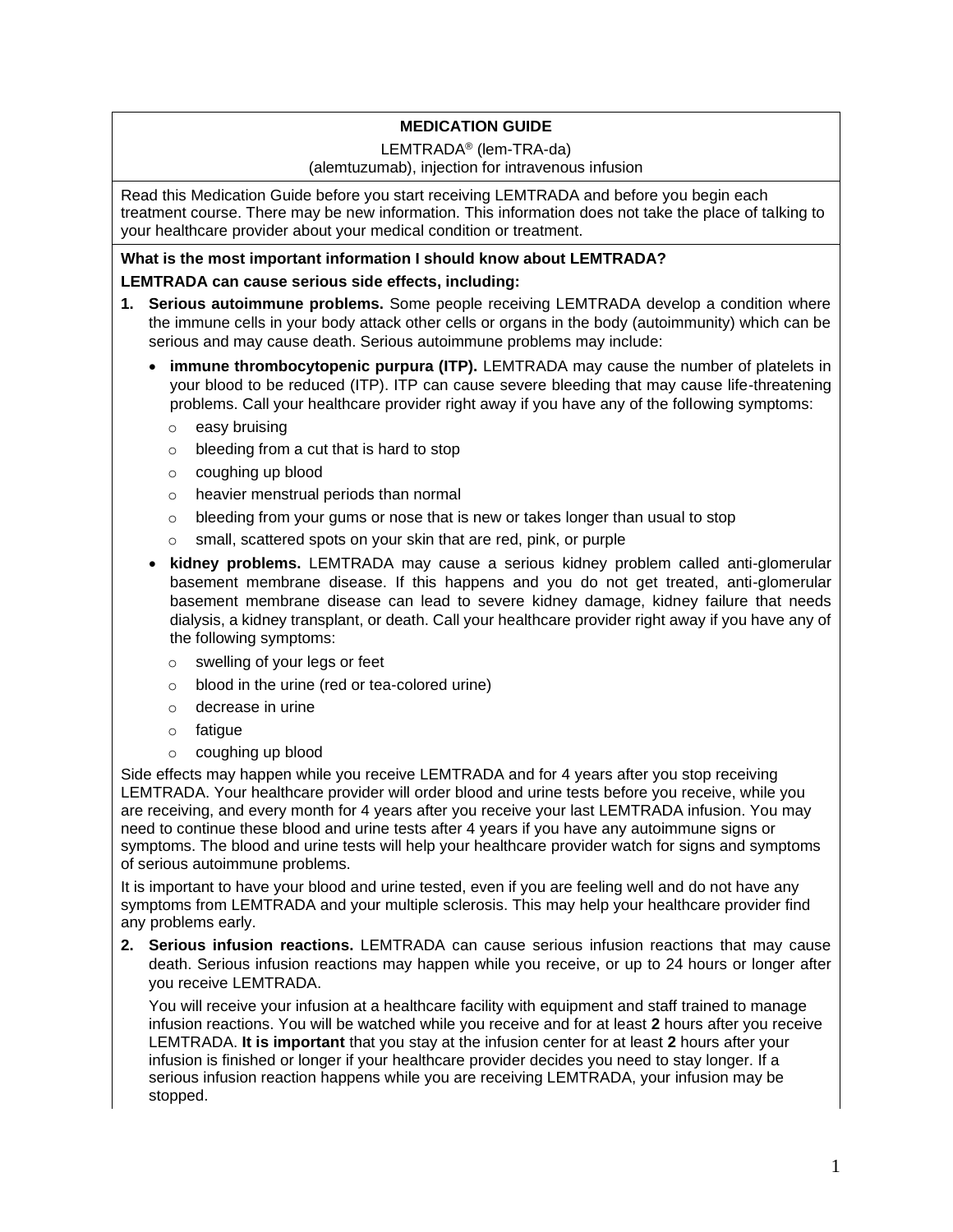Tell your healthcare provider right away if you have any of the following symptoms of a serious infusion reaction during the infusion, and after you have left the healthcare facility:

- o swelling in your mouth or throat
- o trouble breathing
- o weakness
- o fast, slow, or irregular heartbeat
- o chest pain
- o rash

To lower your chances of getting a serious infusion reaction, your healthcare provider will give you a medicine called corticosteroids before your first 3 infusions of a treatment course. You may also be given other medicines before or after the infusion to try to reduce your chances of these reactions or to treat them after they happen.

- **3. Stroke and tears in your arteries that supply blood to your brain (carotid and vertebral arteries).** Some people have had serious and sometimes deadly strokes and tears in their carotid or vertebral arteries within 3 days of receiving LEMTRADA. Get help right away if you have any of the following symptoms that may be signs of a stroke or tears in your carotid or vertebral arteries:
	- o drooping of parts of your face
- o weakness on one side

o sudden severe headache

o difficulty with speech

- o neck pain
- **4. Certain cancers.** Receiving LEMTRADA may increase your chance of getting some kinds of cancers, including thyroid cancer, skin cancer (melanoma), and blood cancers called lymphoproliferative disorders and lymphoma. Call your healthcare provider if you have the following symptoms that may be a sign of thyroid cancer:
	- o new lump
- o trouble swallowing or breathing
- o cough that is not caused by a cold

 $\circ$  pain in the front of your neck

o swelling in your neck

o hoarseness or other voice changes that do not go away

You should have your skin checked before you start receiving LEMTRADA and each year while you are receiving treatment to monitor symptoms of skin cancer.

**Because of your risk of autoimmunity, infusion reactions, and the risk of some kinds of cancers, LEMTRADA is only available through a restricted program called the LEMTRADA Risk Evaluation and Mitigation Strategy (REMS) Program.** Call 1-855-676-6326 to enroll in the LEMTRADA REMS Program.

- You and your healthcare provider must be enrolled in the LEMTRADA REMS Program.
- LEMTRADA can only be given at a certified healthcare facility that participates in the LEMTRADA REMS Program. Your healthcare provider can give you information on how to find a certified healthcare facility.
- Read the LEMTRADA REMS "What You Need to Know About LEMTRADA Treatment: A Patient Guide" and "What you Need to Know About LEMTRADA Treatment and Infusion Reactions: A Patient Guide" after you are enrolled in the program.
- Carry your LEMTRADA REMS Patient Safety Information Card with you in case of an emergency.

#### **What is LEMTRADA?**

LEMTRADA is a prescription medicine used to treat relapsing forms of multiple sclerosis (MS), to include relapsing-remitting disease and active secondary progressive disease, in adults. Since treatment with LEMTRADA can increase your risk of getting certain conditions and diseases, LEMTRADA is generally prescribed for people who have tried 2 or more MS medicines that have not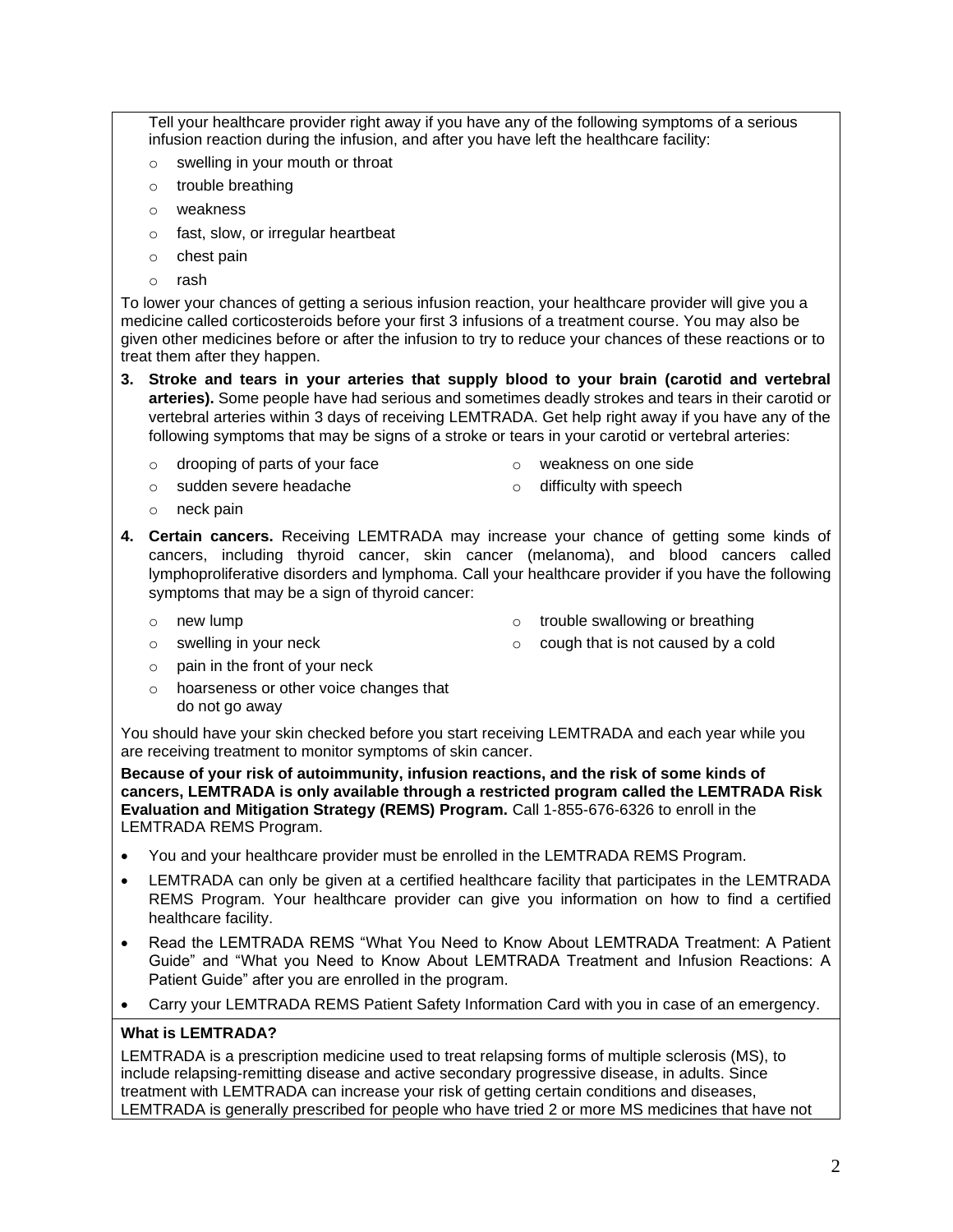worked well enough. LEMTRADA is not recommended for use in patients with clinically isolated syndrome (CIS).

It is not known if LEMTRADA is safe and effective for use in children under 17 years of age.

#### **Who should not receive LEMTRADA?**

#### **Do not receive LEMTRADA if you:**

- are allergic to alemtuzumab or to any of the inactive ingredients in LEMTRADA. See the end of this Medication Guide for a complete list of ingredients in LEMTRADA.
- are infected with human immunodeficiency virus (HIV)
- have an active infection

#### **What should I tell my healthcare provider before receiving LEMTRADA?**

Before receiving LEMTRADA, tell your healthcare provider if you:

- have bleeding problems.
- have thyroid problems.
- have kidney problems.
- have a recent history of infection.
- are taking a medicine called CAMPATH<sup>®</sup>. Alemtuzumab, the active ingredient in LEMTRADA, is the same drug as CAMPATH.
- have received a live vaccine in the past 6 weeks before receiving LEMTRADA or plan to receive any live vaccines. Ask your healthcare provider if you are not sure if your vaccine is a live vaccine.
- are pregnant or plan to become pregnant. LEMTRADA may harm your unborn baby.
	- o There is a pregnancy registry for females who are exposed to LEMTRADA during pregnancy. The purpose of the registry is to collect information about the health of females exposed to LEMTRADA and their baby. If you become pregnant while taking LEMTRADA, talk to your healthcare provider about registering by calling 1-866-758-2990.
- you should use birth control while receiving LEMTRADA and for 4 months after your course of treatment.
- are breastfeeding or plan to breastfeed. It is not known if LEMTRADA passes into your breast milk. You and your healthcare provider should decide if you should receive LEMTRADA or breastfeed.

**Tell your healthcare provider about all the medicines you take,** including prescription and over-thecounter medicines, vitamins, and herbal supplements.

LEMTRADA and other medicines may affect each other causing side effects. Especially tell your healthcare provider if you take medicines that increase your chance of getting infections, including medicines used to treat cancer or to control your immune system.

Know the medicines you take. Keep a list of them to show your healthcare provider and pharmacist when you get a new medicine.

#### **How will I receive LEMTRADA?**

- LEMTRADA is given through a needle placed in your vein (IV infusion).
- It takes about 4 hours to receive a full dose of LEMTRADA each day.
- You will receive LEMTRADA over 2 or more treatment courses.
- You will receive LEMTRADA for 5 days in a row (consecutive) for the first treatment course and then for 3 days in a row (consecutive) about 1 year later for your second treatment course.
- Additional LEMTRADA treatment courses, if needed, may be given for 3 days in a row (consecutive) at least 1 year after the prior treatment course.

**What are the possible side effects of LEMTRADA?**

**LEMTRADA may cause serious side effects including:**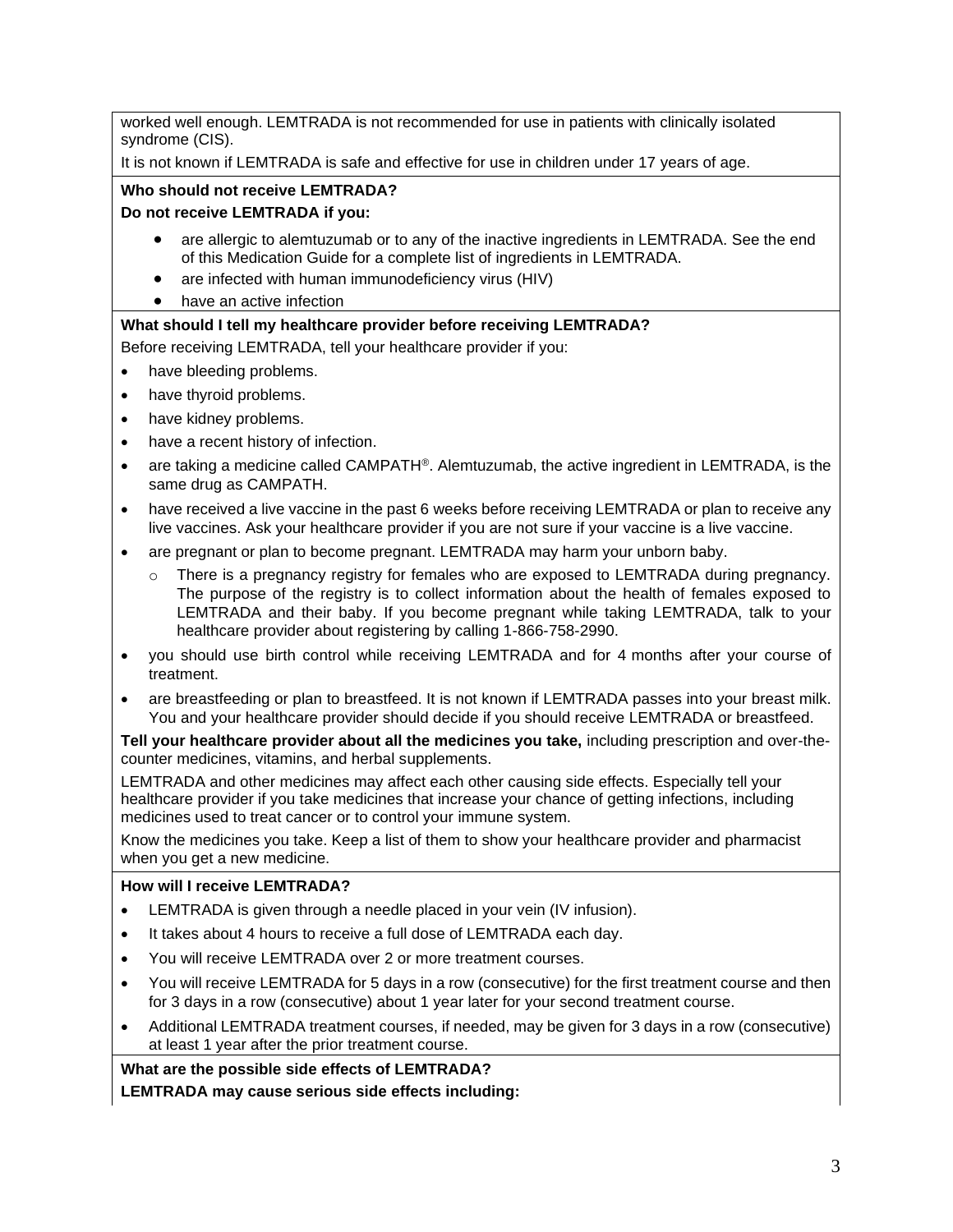- see **"What is the most important information I should know about LEMTRADA?"**
- **thyroid problems.** Some people who receive LEMTRADA may get thyroid problems including an overactive thyroid (hyperthyroidism) or an underactive thyroid (hypothyroidism). Your healthcare provider will do blood tests to check how your thyroid is working. Call your healthcare provider if you have any of the symptoms of thyroid problems.
	- o Symptoms of **hyperthyroidism** may include:
		- excessive sweating
- eye swelling
- unexplained weight loss – nervousness
- fast heartbeat
- o Symptoms of **hypothyroidism** may include:
	- unexplained weight gain
- worsening tiredness
- feeling cold – constipation
- **low blood counts (cytopenias).** LEMTRADA may cause a decrease in some types of blood cells. Some people with these low blood counts have increased infections. Symptoms of cytopenias may include:
	- o weakness

o dark urine

o chest pain

- o fast heartbeat
- o yellowing of the skin or whites of eyes (jaundice)

Your healthcare provider will do blood tests to check for cytopenias. Call your healthcare provider right away if you have symptoms listed above.

- **inflammation of the liver.** Call your healthcare provider right away if you have symptoms such as unexplained nausea, stomach pain, tiredness, loss of appetite, yellowing of skin or whites of eyes, or bleeding or bruising more easily than normal.
- **hemophagocytic lymphohistiocytosis (HLH).** LEMTRADA may increase the risk of a type of overactivity of the immune system (hemophagocytic lymphohistiocytosis) that can be fatal, especially if not diagnosed and treated early. Call your healthcare provider right away if you have symptoms such as fever, swollen glands, skin rash, or new nervous system problems, such as seizures, changes in your thinking or level of alertness, or new or worsening unsteadiness or trouble walking. These symptoms have happened in people taking LEMTRADA about 13 months to 33 months after they started taking LEMTRADA.
- **thrombotic thrombocytopenic purpura (TTP).** Thrombotic thrombocytopenic purpura (TTP) can occur with LEMTRADA. TTP is a blood clotting problem where blood clots can form in blood vessels anywhere in the body. TTP needs to be treated in a hospital right away, because it can cause death. Get medical help right away if you have any of these symptoms.
	- $\circ$  purplish spots (called purpura) on the skin or in the mouth (mucous membranes) due to bleeding under the skin
	- $\circ$  your skin or the whites of your eyes are yellow (jaundice)
	- o you feel tired or weak
	- o your skin looks very pale
	- o fever
	- o fast heart rate or feeling short of breath
	- o headache
	- o speech changes
	- o confusion
	- o vision changes
	- o seizure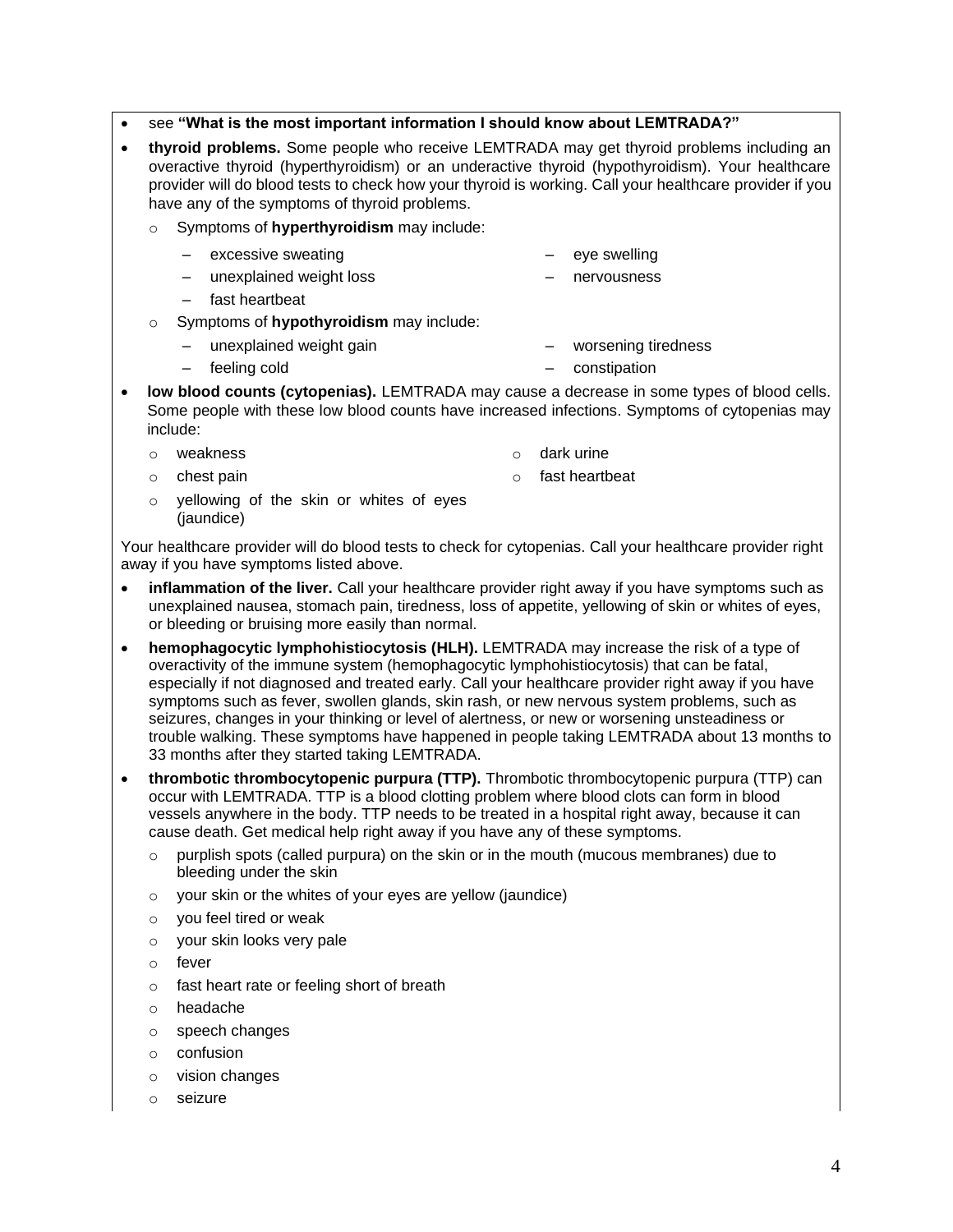- o low amount of urine or dark urine, or urine that has blood in it
- o stomach area (abdominal) pain
- o nausea, vomiting, or diarrhea
- **bleeding disorder (acquired hemophilia A).** LEMTRADA may cause a bleeding disorder called acquired hemophilia A. Call your healthcare provider right away if you have any of the following symptoms:
	- o bruising
	- o nose bleeds
	- o painful or swollen joints
	- o bleeding from a cut that may take longer than usual to stop
	- o blood in urine
	- o dark or bloody stools
- **serious infections.** LEMTRADA may cause you to have serious infections while you receive and after receiving a treatment course. Serious infections may include:
	- o **listeria.** People who receive LEMTRADA have an increased chance of getting an infection caused by the bacteria, listeria, which can lead to significant complications or death. Avoid foods that may be a source for listeria (for example, deli meat, unpasteurized milk and cheese products, soft cheeses, or undercooked meat, seafood or poultry) or make sure that the food you eat which may contain listeria is heated well if you receive treatment with LEMTRADA.
	- o **herpes viral infections.** Some people taking LEMTRADA have an increased chance of getting herpes viral infections. Your healthcare provider will prescribe medicines to reduce your chances of getting these infections. Take these medicines exactly as your healthcare provider tells you to.
	- o **human papilloma virus (HPV).** Females have an increased chance of getting a cervical HPV infection. If you are a female, you should have an HPV screening each year.
	- o **tuberculosis.** Your healthcare provider should check you for tuberculosis before you receive LEMTRADA.
	- o **fungal infections.**

Call your healthcare provider right away if you have symptoms of a serious infection, such as fever or swollen glands. You may need to go to the hospital for treatment if you get a serious infection. It is important to tell the healthcare providers that you have received LEMTRADA.

Talk to your healthcare provider before you get vaccinations after receiving LEMTRADA. Certain vaccinations may increase your chances of getting infections.

- **Progressive multifocal leukoencephalopathy (PML).** A rare brain infection that usually leads to death or severe disability has been reported with LEMTRADA. Symptoms of PML get worse over days to weeks. It is important that you call your doctor right away if you have any new or worsening medical problems that have lasted several days, including problems with:
	- o thinking
	- o eyesight
	- o strength
	- o balance
	- o weakness on 1 side of your body
	- o using your arms or legs
- **Inflammation of the gallbladder without gallstones (acalculous cholecystitis).** LEMTRADA may increase your chance of getting inflammation of the gallbladder without gallstones, a serious medical condition that can be life-threatening. Call your healthcare provider right away if you have any of the following symptoms of acalculous cholecystitis, which may include:
	- o stomach pain or discomfort